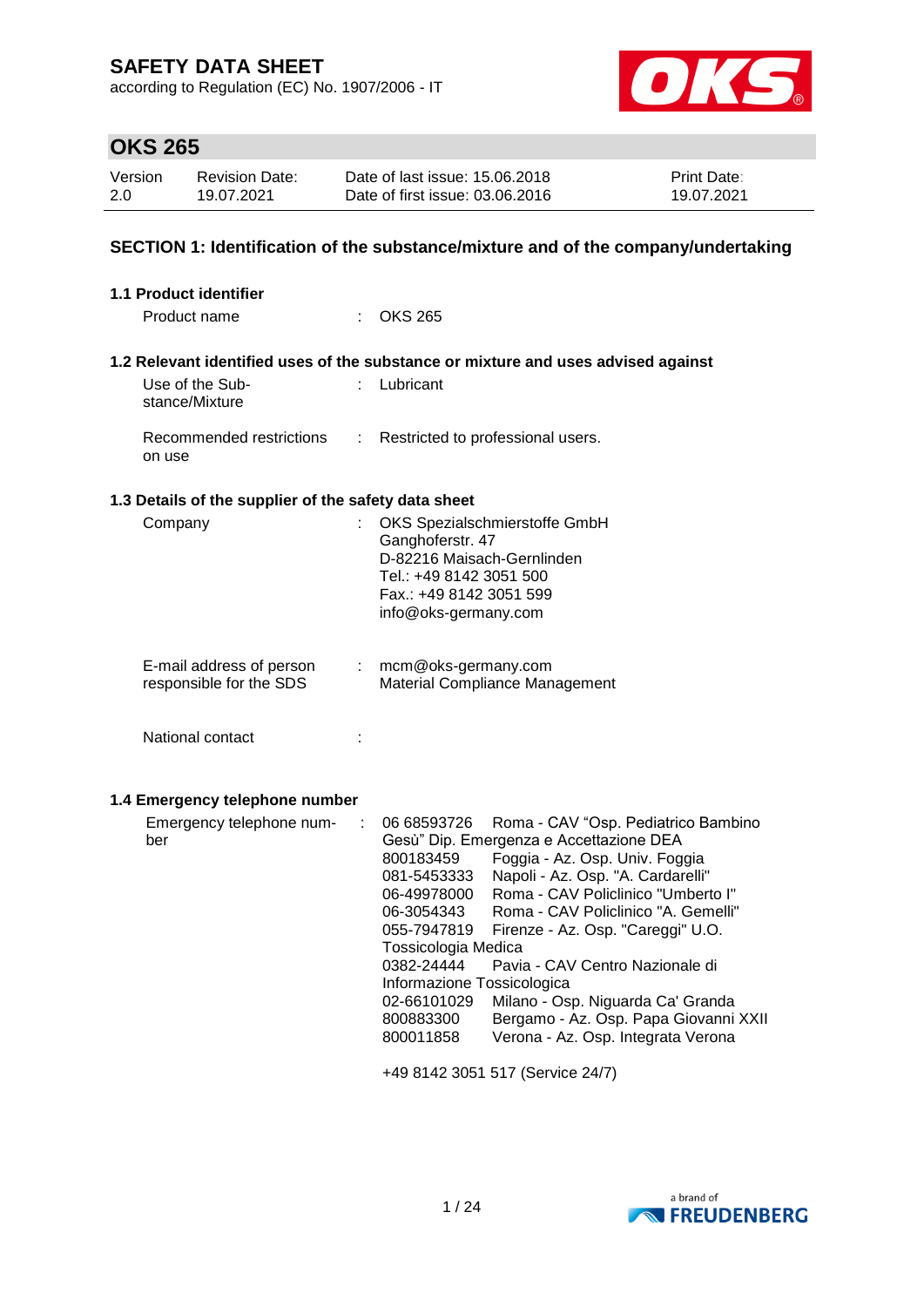according to Regulation (EC) No. 1907/2006 - IT



## **OKS 265**

| Version | <b>Revision Date:</b> | Date of last issue: 15,06,2018  | <b>Print Date:</b> |
|---------|-----------------------|---------------------------------|--------------------|
| 2.0     | 19.07.2021            | Date of first issue: 03.06.2016 | 19.07.2021         |

## **SECTION 2: Hazards identification**

## **2.1 Classification of the substance or mixture**

| Classification (REGULATION (EC) No 1272/2008)       |                                                       |
|-----------------------------------------------------|-------------------------------------------------------|
| Skin irritation, Category 2                         | H315: Causes skin irritation.                         |
| Serious eye damage, Category 1                      | H318: Causes serious eye damage.                      |
| Long-term (chronic) aquatic hazard, Cat-<br>egory 2 | H411 Toxic to aquatic life with long lasting effects. |

## **2.2 Label elements**

| Labelling (REGULATION (EC) No 1272/2008) |  |                                              |                                                                                                                                                                                                                  |  |  |
|------------------------------------------|--|----------------------------------------------|------------------------------------------------------------------------------------------------------------------------------------------------------------------------------------------------------------------|--|--|
| Hazard pictograms                        |  |                                              |                                                                                                                                                                                                                  |  |  |
| Signal word                              |  | Danger                                       |                                                                                                                                                                                                                  |  |  |
| <b>Hazard statements</b>                 |  | H315<br>H318<br>H411                         | Causes skin irritation.<br>Causes serious eye damage.<br>Toxic to aquatic life with long lasting effects.                                                                                                        |  |  |
| Precautionary statements                 |  | <b>Prevention:</b>                           |                                                                                                                                                                                                                  |  |  |
|                                          |  | P <sub>264</sub><br>P273<br>P <sub>280</sub> | Wash skin thoroughly after handling.<br>Avoid release to the environment.<br>Wear protective gloves/ eye protection/ face<br>protection.                                                                         |  |  |
|                                          |  | Response:                                    |                                                                                                                                                                                                                  |  |  |
|                                          |  |                                              | P305 + P351 + P338 + P310 IF IN EYES: Rinse cautiously<br>with water for several minutes. Remove<br>contact lenses, if present and easy to do.<br>Continue rinsing. Immediately call a<br>POISON CENTER/ doctor. |  |  |
|                                          |  | P332 + P313                                  | If skin irritation occurs: Get medical advice/<br>attention.                                                                                                                                                     |  |  |
|                                          |  | P391                                         | Collect spillage.                                                                                                                                                                                                |  |  |

Hazardous components which must be listed on the label: calcium dihydroxide

## **2.3 Other hazards**

This substance/mixture contains no components considered to be either persistent, bioaccumulative and toxic (PBT), or very persistent and very bioaccumulative (vPvB) at levels of 0.1% or higher.

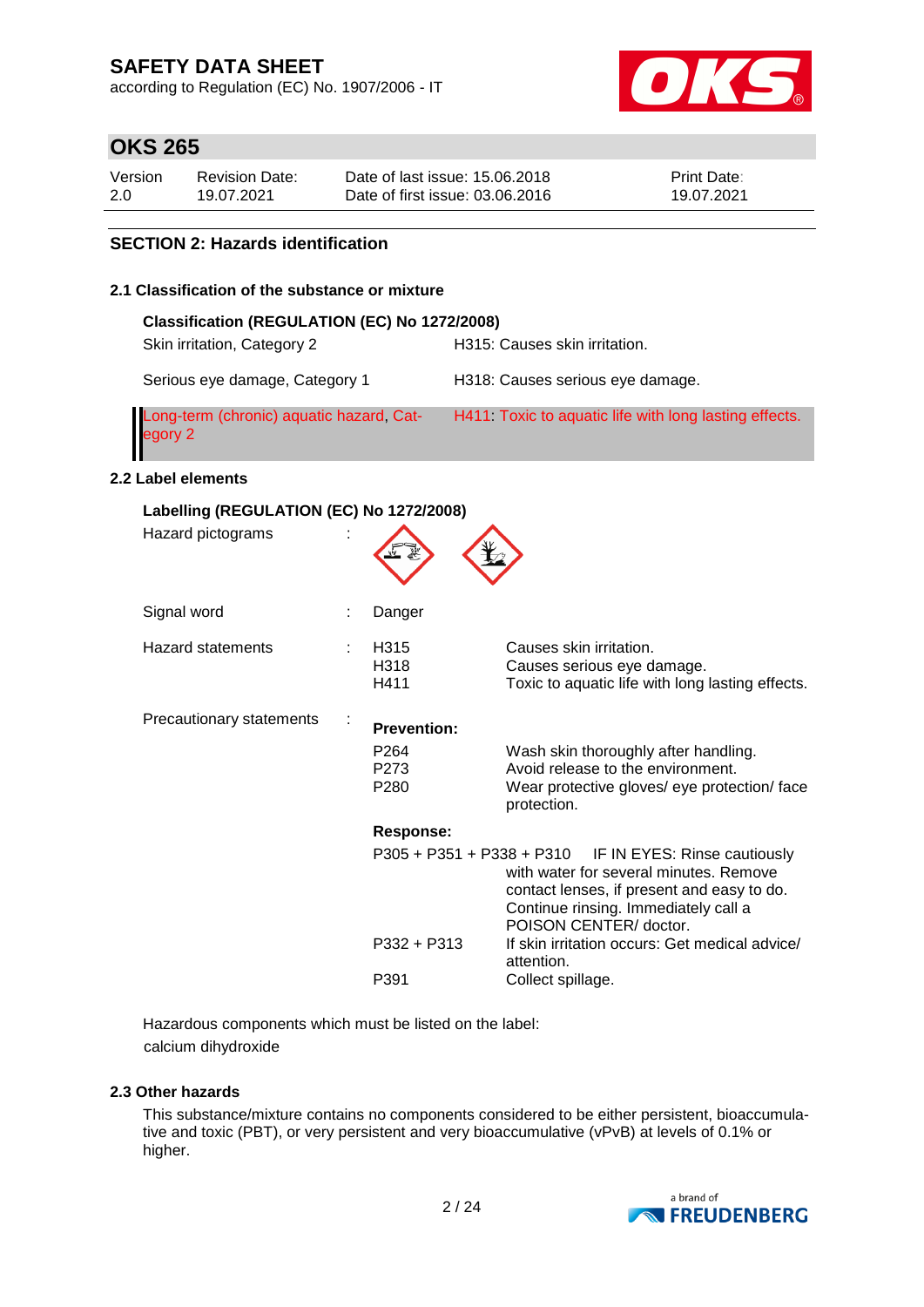according to Regulation (EC) No. 1907/2006 - IT



## **OKS 265**

| Version | <b>Revision Date:</b> | Date of last issue: 15,06,2018  | <b>Print Date:</b> |
|---------|-----------------------|---------------------------------|--------------------|
| 2.0     | 19.07.2021            | Date of first issue: 03.06.2016 | 19.07.2021         |

## **SECTION 3: Composition/information on ingredients**

#### **3.2 Mixtures**

Chemical nature : lithium soap

solid lubricant Synthetic hydrocarbon oil

#### **Components**

| Chemical name        | CAS-No.<br>EC-No.<br>Index-No.<br>Registration number                      | Classification                                                 | Concentration<br>limits<br>M-Factor<br><b>Notes</b> | Concentration<br>(% w/w) |
|----------------------|----------------------------------------------------------------------------|----------------------------------------------------------------|-----------------------------------------------------|--------------------------|
| calcium dihydroxide  | 1305-62-0<br>215-137-3<br>01-2119475151-45-<br>XXXX                        | Skin Irrit.2; H315<br>Eye Dam.1; H318<br><b>STOT SE3; H335</b> |                                                     | $>= 10 - 20$             |
| dizinc pyrophosphate | 7446-26-6<br>231-203-4<br>01-2120768152-56-<br><b>XXXX</b>                 | Aquatic Acute1;<br>H400<br>Aquatic Chronic1;<br>H410           | M-Factor: 1/1                                       | $>= 2.5 - < 10$          |
| zinc oxide           | 1314-13-2<br>215-222-5<br>030-013-00-7<br>01-2119463881-32-<br><b>XXXX</b> | Aquatic Acute1;<br>H400<br>Aquatic Chronic1;<br>H410           | M-Factor: 1/1                                       | $>= 0,25 - 1$            |

For explanation of abbreviations see section 16.

### **SECTION 4: First aid measures**

## **4.1 Description of first aid measures**

| If inhaled              | Remove person to fresh air. If signs/symptoms continue, get<br>medical attention.<br>Keep patient warm and at rest.<br>If unconscious, place in recovery position and seek medical<br>advice.<br>Keep respiratory tract clear.<br>If breathing is irregular or stopped, administer artificial respira-<br>tion. |
|-------------------------|-----------------------------------------------------------------------------------------------------------------------------------------------------------------------------------------------------------------------------------------------------------------------------------------------------------------|
| In case of skin contact | : Take off all contaminated clothing immediately.<br>Wash off immediately with soap and plenty of water.                                                                                                                                                                                                        |

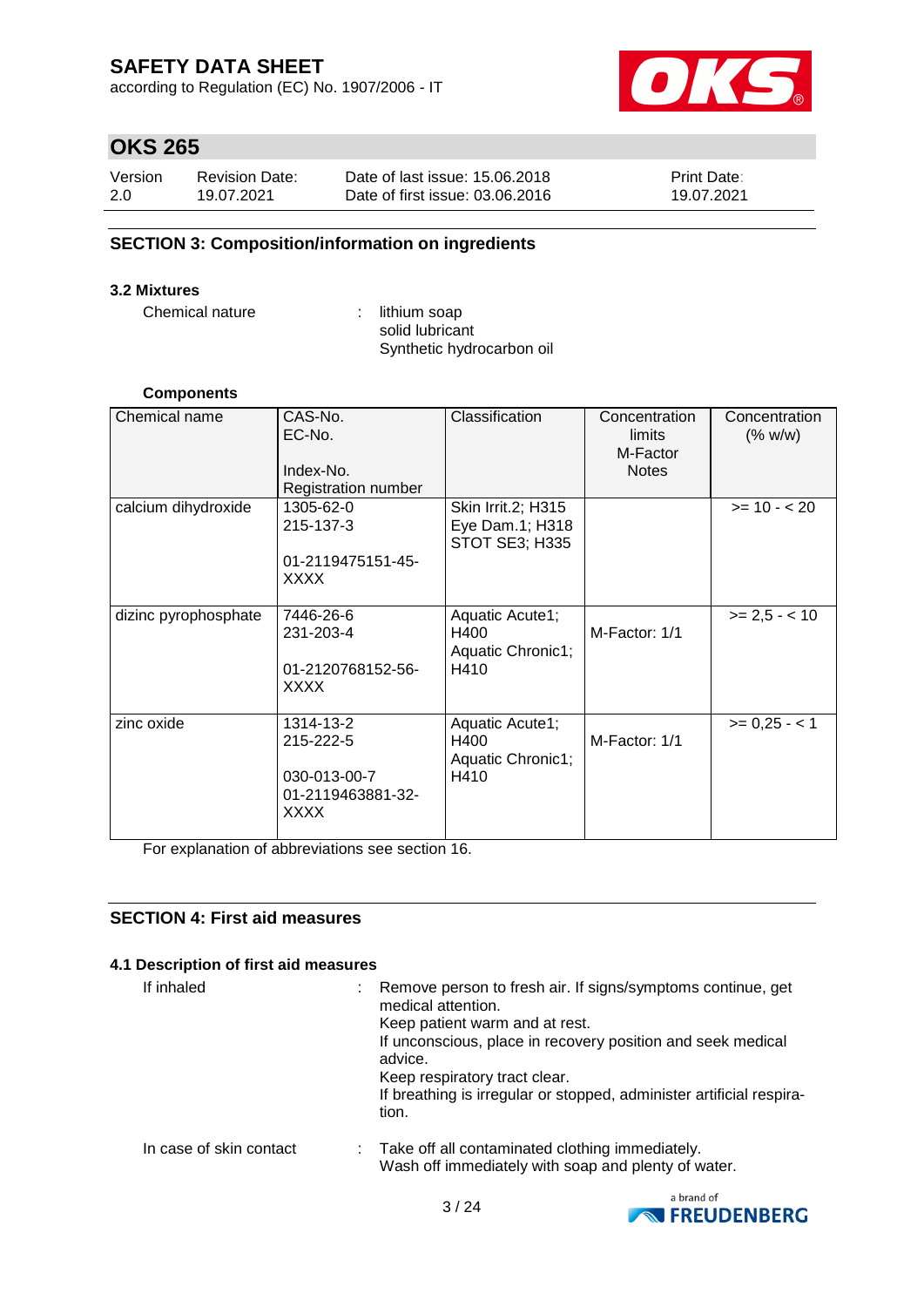according to Regulation (EC) No. 1907/2006 - IT



# **OKS 265**

| Version<br>2.0 | <b>Revision Date:</b><br>19.07.2021 | Date of last issue: 15.06.2018<br>Date of first issue: 03.06.2016                                                                                                                                                                                    | Print Date:<br>19.07.2021 |
|----------------|-------------------------------------|------------------------------------------------------------------------------------------------------------------------------------------------------------------------------------------------------------------------------------------------------|---------------------------|
|                |                                     | Get medical attention immediately if irritation develops and<br>persists.<br>Wash clothing before reuse.<br>Thoroughly clean shoes before reuse.                                                                                                     |                           |
|                | In case of eye contact              | Rinse immediately with plenty of water, also under the eyelids,<br>for at least 10 minutes.<br>Get medical attention immediately.                                                                                                                    |                           |
|                | If swallowed                        | Move the victim to fresh air.<br>If unconscious, place in recovery position and seek medical<br>advice.<br>Keep respiratory tract clear.<br>Do not induce vomiting without medical advice.<br>Never give anything by mouth to an unconscious person. |                           |
|                |                                     | 4.2 Most important symptoms and effects, both acute and delayed                                                                                                                                                                                      |                           |
| Symptoms       |                                     | Skin contact may provoke the following symptoms:<br>Erythema<br>Allergic appearance                                                                                                                                                                  |                           |
| <b>Risks</b>   |                                     | Causes skin irritation.<br>May cause an allergic skin reaction.                                                                                                                                                                                      |                           |
|                |                                     | 4.3 Indication of any immediate medical attention and special treatment needed                                                                                                                                                                       |                           |
| Treatment      |                                     | The first aid procedure should be established in consultation<br>with the doctor responsible for industrial medicine.                                                                                                                                |                           |

## **SECTION 5: Firefighting measures**

### **5.1 Extinguishing media**

| Suitable extinguishing media      | Use water spray, alcohol-resistant foam, dry chemical or car-<br>bon dioxide. |
|-----------------------------------|-------------------------------------------------------------------------------|
| Unsuitable extinguishing<br>media | : High volume water jet                                                       |

Treat symptomatically.

### **5.2 Special hazards arising from the substance or mixture**

| Hazardous combustion prod- : Carbon oxides |                       |
|--------------------------------------------|-----------------------|
| ucts                                       | Sulphur oxides        |
|                                            | Oxides of phosphorus  |
|                                            | Halogenated compounds |
|                                            | Metal oxides          |

#### **5.3 Advice for firefighters**

| Special protective equipment | In the event of fire, wear self-contained breathing apparatus. |
|------------------------------|----------------------------------------------------------------|
| for firefighters_            | Use personal protective equipment. Exposure to decomposi-      |

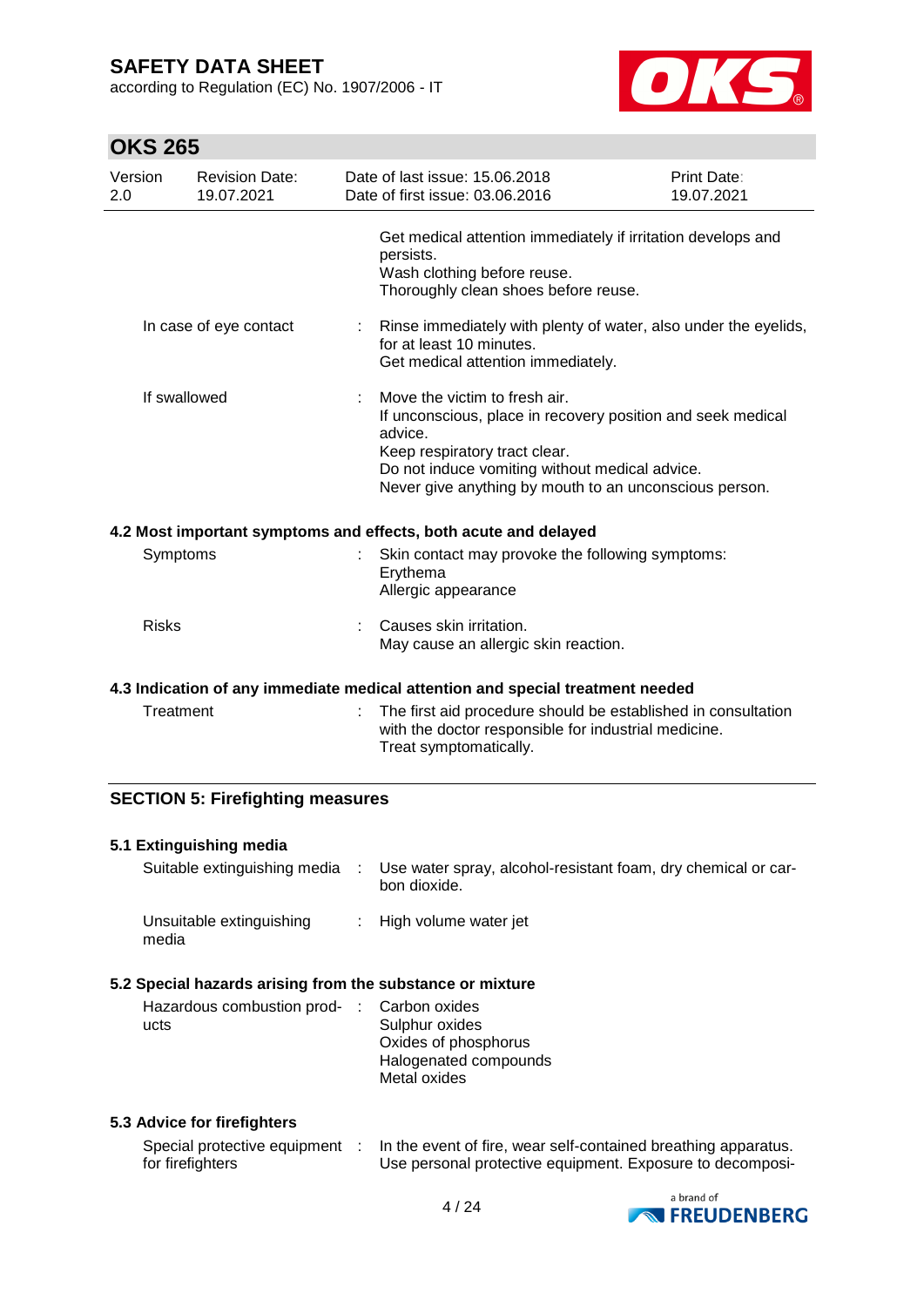according to Regulation (EC) No. 1907/2006 - IT



## **OKS 265**

| Version               |                     | Date of last issue: 15.06.2018                                                                                                                                                              |  |
|-----------------------|---------------------|---------------------------------------------------------------------------------------------------------------------------------------------------------------------------------------------|--|
| <b>Revision Date:</b> |                     | <b>Print Date:</b>                                                                                                                                                                          |  |
| 2.0                   |                     | Date of first issue: 03.06.2016                                                                                                                                                             |  |
| 19.07.2021            |                     | 19.07.2021                                                                                                                                                                                  |  |
|                       | Further information | tion products may be a hazard to health.<br>Standard procedure for chemical fires.<br>Collect contaminated fire extinguishing water separately. This<br>must not be discharged into drains. |  |

## **SECTION 6: Accidental release measures**

#### **6.1 Personal precautions, protective equipment and emergency procedures**

| Personal precautions | Evacuate personnel to safe areas.<br>٠                       |
|----------------------|--------------------------------------------------------------|
|                      | Use the indicated respiratory protection if the occupational |
|                      | exposure limit is exceeded and/or in case of product release |
|                      | (dust).                                                      |
|                      | Do not breathe vapours, aerosols.                            |
|                      | Refer to protective measures listed in sections 7 and 8.     |
|                      |                                                              |

#### **6.2 Environmental precautions**

| Environmental precautions | Do not allow contact with soil, surface or ground water.      |
|---------------------------|---------------------------------------------------------------|
|                           | If the product contaminates rivers and lakes or drains inform |
|                           | respective authorities.                                       |

#### **6.3 Methods and material for containment and cleaning up**

| Methods for cleaning up | Clean up promptly by sweeping or vacuum.          |  |
|-------------------------|---------------------------------------------------|--|
|                         | Keep in suitable, closed containers for disposal. |  |

#### **6.4 Reference to other sections**

For personal protection see section 8.

## **SECTION 7: Handling and storage**

#### **7.1 Precautions for safe handling**

| Advice on safe handling | : Avoid contact with skin and eyes.<br>For personal protection see section 8.<br>Persons with a history of skin sensitisation problems or asth-<br>ma, allergies, chronic or recurrent respiratory disease should<br>not be employed in any process in which this mixture is being<br>used.<br>Smoking, eating and drinking should be prohibited in the ap-<br>plication area.<br>Wash hands and face before breaks and immediately after<br>handling the product.<br>Do not get in eyes or mouth or on skin.<br>Do not get on skin or clothing.<br>Do not ingest.<br>Do not repack.<br>These safety instructions also apply to empty packaging which |
|-------------------------|-------------------------------------------------------------------------------------------------------------------------------------------------------------------------------------------------------------------------------------------------------------------------------------------------------------------------------------------------------------------------------------------------------------------------------------------------------------------------------------------------------------------------------------------------------------------------------------------------------------------------------------------------------|
|                         |                                                                                                                                                                                                                                                                                                                                                                                                                                                                                                                                                                                                                                                       |

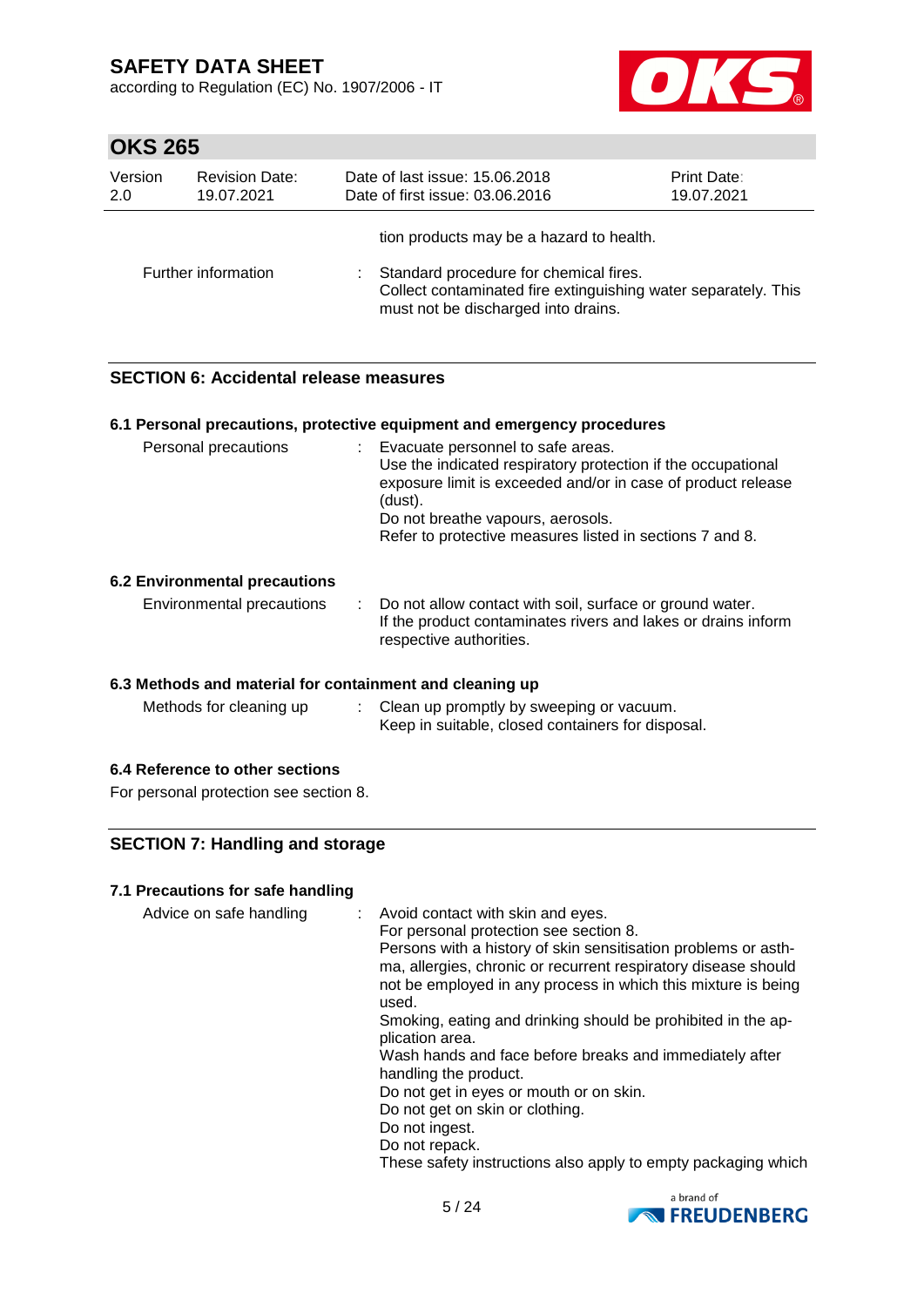according to Regulation (EC) No. 1907/2006 - IT



# **OKS 265**

| Version<br>2.0                                                                                                       | <b>Revision Date:</b><br>19.07.2021        |    | Date of last issue: 15.06.2018<br>Date of first issue: 03.06.2016                                                                                                                                                                                                                                                              | <b>Print Date:</b><br>19.07.2021 |
|----------------------------------------------------------------------------------------------------------------------|--------------------------------------------|----|--------------------------------------------------------------------------------------------------------------------------------------------------------------------------------------------------------------------------------------------------------------------------------------------------------------------------------|----------------------------------|
|                                                                                                                      | Hygiene measures                           |    | may still contain product residues.<br>Keep container closed when not in use.<br>: Wash face, hands and any exposed skin thoroughly after<br>handling.                                                                                                                                                                         |                                  |
| 7.2 Conditions for safe storage, including any incompatibilities<br>Requirements for storage<br>areas and containers |                                            | ÷. | Store in original container. Keep container closed when not in<br>use. Keep in a dry, cool and well-ventilated place. Containers<br>which are opened must be carefully resealed and kept upright<br>to prevent leakage. Store in accordance with the particular<br>national regulations. Keep in properly labelled containers. |                                  |
|                                                                                                                      | 7.3 Specific end use(s)<br>Specific use(s) |    | Specific instructions for handling, not required.                                                                                                                                                                                                                                                                              |                                  |

## **SECTION 8: Exposure controls/personal protection**

#### **8.1 Control parameters**

## **Occupational Exposure Limits**

| Components               | CAS-No.    | Value type (Form<br>of exposure)    | Control parameters | <b>Basis</b>                      |
|--------------------------|------------|-------------------------------------|--------------------|-----------------------------------|
| calcium dihydrox-<br>ide | 1305-62-0  | <b>TWA (Respirable</b><br>fraction) | 1 $mg/m3$          | 2017/164/EU<br>$(2017 - 02 - 01)$ |
| Further information      | Indicative |                                     |                    |                                   |
|                          |            | STEL (Respira-<br>ble fraction)     | $4 \text{ mg/m}$ 3 | 2017/164/EU<br>$(2017 - 02 - 01)$ |
| Further information      | Indicative |                                     |                    |                                   |

## **Derived No Effect Level (DNEL) according to Regulation (EC) No. 1907/2006:**

| Substance name                                                                   | End Use | Exposure routes | Potential health ef-<br>fects | Value                  |
|----------------------------------------------------------------------------------|---------|-----------------|-------------------------------|------------------------|
| calcium dihydroxide                                                              | Workers | Inhalation      | Long-term local ef-<br>fects  | 1 $mg/m3$              |
|                                                                                  | Workers | Inhalation      | Acute local effects           | $4$ mg/m $3$           |
| dizinc pyrophosphate                                                             | Workers | Skin contact    | Long-term systemic<br>effects | 192 $mg/kg$            |
|                                                                                  | Workers | Inhalation      | Long-term systemic<br>effects | $13,5 \, \text{mg/m3}$ |
| thiodiethylene bis[3-<br>(3,5-di-tert-butyl-4-<br>hydroxy-<br>phenyl)propionate] | Workers | Inhalation      | Long-term systemic<br>effects | $3$ mg/m $3$           |
|                                                                                  | Workers | Inhalation      | Acute systemic ef-<br>fects   | $3$ mg/m $3$           |
|                                                                                  | Workers | Skin contact    | Long-term systemic<br>effects | $13,8$ mg/kg           |

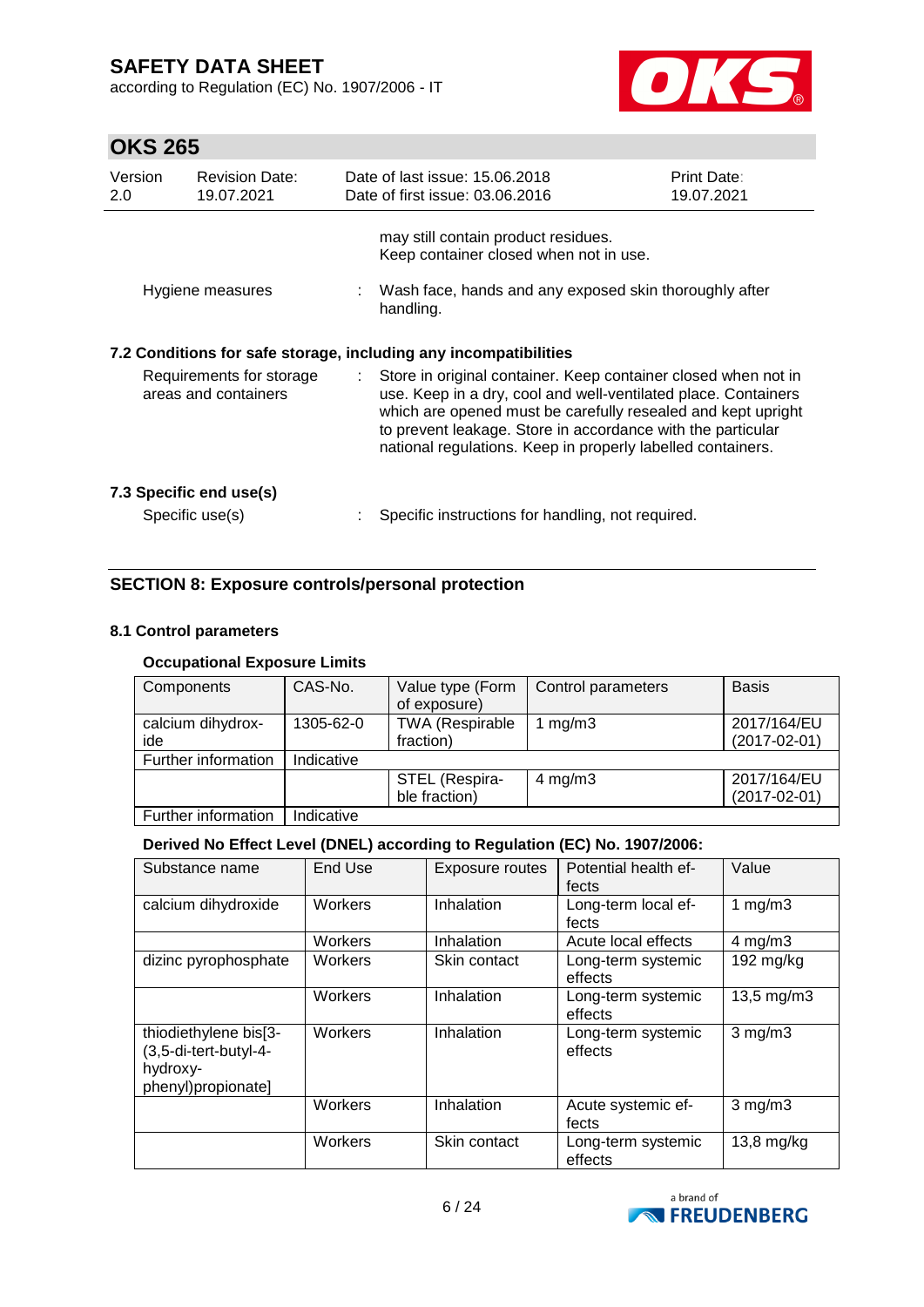according to Regulation (EC) No. 1907/2006 - IT



83 mg/kg

## **OKS 265**

| Version<br><b>Revision Date:</b><br>2.0<br>19.07.2021 |            |         | Date of last issue: 15.06.2018<br>Date of first issue: 03.06.2016 | Print Date:<br>19.07.2021     |                      |
|-------------------------------------------------------|------------|---------|-------------------------------------------------------------------|-------------------------------|----------------------|
|                                                       | zinc oxide | Workers | Inhalation                                                        | Long-term systemic<br>effects | $5 \text{ mg/m}$ 3   |
|                                                       |            | Workers | Inhalation                                                        | Long-term local ef-<br>fects  | $0,5 \text{ mg/m}$ 3 |

#### **Predicted No Effect Concentration (PNEC) according to Regulation (EC) No. 1907/2006:**

Workers | Skin contact | Long-term systemic

effects

| Substance name                                                              | <b>Environmental Compartment</b>                          | Value                    |
|-----------------------------------------------------------------------------|-----------------------------------------------------------|--------------------------|
| calcium dihydroxide                                                         | Fresh water                                               | 0,49 mg/l                |
|                                                                             | Marine water                                              | $0,32$ mg/l              |
|                                                                             | Intermittent use/release                                  | 0,49 mg/l                |
|                                                                             | Microbiological Activity in Sewage Treat-<br>ment Systems | $3$ mg/l                 |
|                                                                             | Soil                                                      | 1080 mg/kg               |
| dizinc pyrophosphate                                                        | Fresh water                                               | $0,233 \mu g/l$          |
|                                                                             | Marine water                                              | 0,0233 µg/l              |
|                                                                             | Sewage treatment plant                                    | $0,052$ mg/l             |
|                                                                             | Fresh water sediment                                      | 25,6 mg/kg               |
|                                                                             | Marine sediment                                           | 2,56 mg/kg               |
|                                                                             | Soil                                                      | 5,13 mg/kg               |
| thiodiethylene bis[3-(3,5-di-tert-<br>butyl-4-<br>hydroxyphenyl)propionate] | Sewage treatment plant                                    | 1 $mg/l$                 |
| zinc oxide                                                                  | Fresh water                                               | 0,0206 mg/l              |
|                                                                             | Marine water                                              | 0,0061 mg/l              |
|                                                                             | Microbiological Activity in Sewage Treat-<br>ment Systems | $0,100$ mg/l             |
|                                                                             | Fresh water sediment                                      | 117,8 mg/kg              |
|                                                                             | Marine sediment                                           | $\overline{56}$ ,5 mg/kg |
|                                                                             | Soil                                                      | 35,6 mg/kg               |

#### **8.2 Exposure controls**

## **Engineering measures**

none

#### **Personal protective equipment**

| Eye protectıon |  |
|----------------|--|
|                |  |

: Tightly fitting safety goggles

| Hand protection    |                |
|--------------------|----------------|
| Material           | Nitrile rubber |
| Break through time | $:$ > 10 min   |
| Protective index   | : Class 1      |

Remarks : Wear protective gloves. The break through time depends amongst other things on the material, the thickness and the type of glove and therefore has to be measured for each case. The selected protective gloves have to satisfy the specifications of Regulation (EU) 2016/425 and the standard EN 374 derived from it.

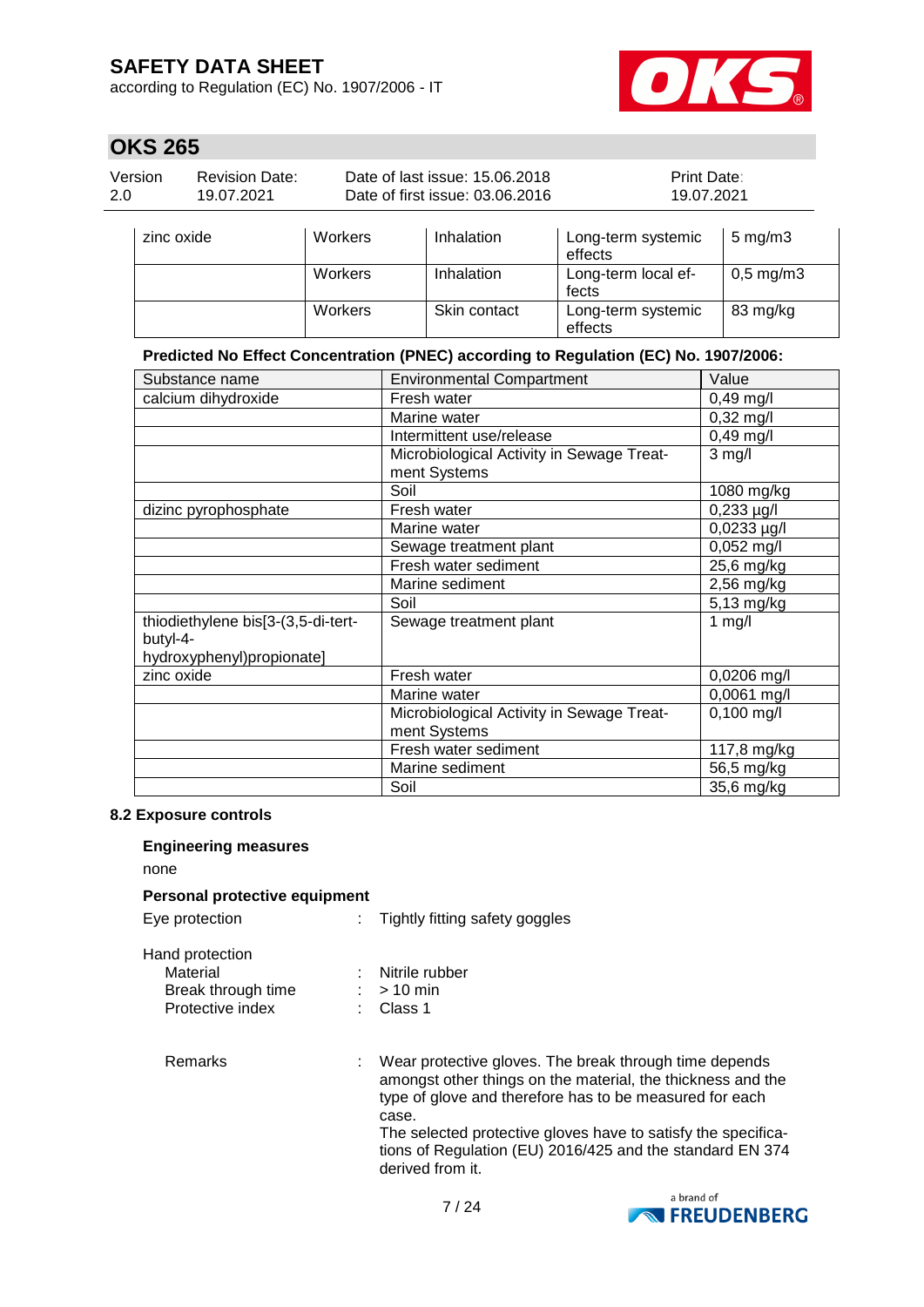according to Regulation (EC) No. 1907/2006 - IT



# **OKS 265**

| Version<br>2.0 | <b>Revision Date:</b><br>19.07.2021 | Date of last issue: 15.06.2018<br>Date of first issue: 03.06.2016                                                                                                                                                                                                                                             | <b>Print Date:</b><br>19.07.2021 |
|----------------|-------------------------------------|---------------------------------------------------------------------------------------------------------------------------------------------------------------------------------------------------------------------------------------------------------------------------------------------------------------|----------------------------------|
| Filter type    | Respiratory protection              | Not required; except in case of aerosol formation.<br>Filter type A-P                                                                                                                                                                                                                                         |                                  |
|                | Protective measures                 | The type of protective equipment must be selected according<br>to the concentration and amount of the dangerous substance<br>at the specific workplace.<br>Choose body protection in relation to its type, to the concen-<br>tration and amount of dangerous substances, and to the spe-<br>cific work-place. |                                  |

## **SECTION 9: Physical and chemical properties**

#### **9.1 Information on basic physical and chemical properties**

| Appearance                                            |   | paste                                                         |
|-------------------------------------------------------|---|---------------------------------------------------------------|
| Colour                                                |   | white                                                         |
| Odour                                                 |   | odourless                                                     |
| <b>Odour Threshold</b>                                |   | No data available                                             |
|                                                       |   |                                                               |
| рH                                                    | ÷ | Not applicable<br>substance/mixture is non-soluble (in water) |
|                                                       |   |                                                               |
| Melting point/range                                   |   | Not applicable                                                |
| Boiling point/boiling range                           |   | No data available                                             |
| Flash point                                           |   | Not applicable                                                |
| Evaporation rate                                      |   | No data available                                             |
| Flammability (solid, gas)                             |   | <b>Combustible Solids</b>                                     |
| Upper explosion limit / Upper :<br>flammability limit |   | No data available                                             |
| Lower explosion limit / Lower :<br>flammability limit |   | No data available                                             |
| Vapour pressure                                       |   | < 0,001 hPa (20 $^{\circ}$ C)                                 |
| Relative vapour density                               |   | No data available                                             |
| Relative density                                      |   | 1,02 (20 $°C$ )                                               |

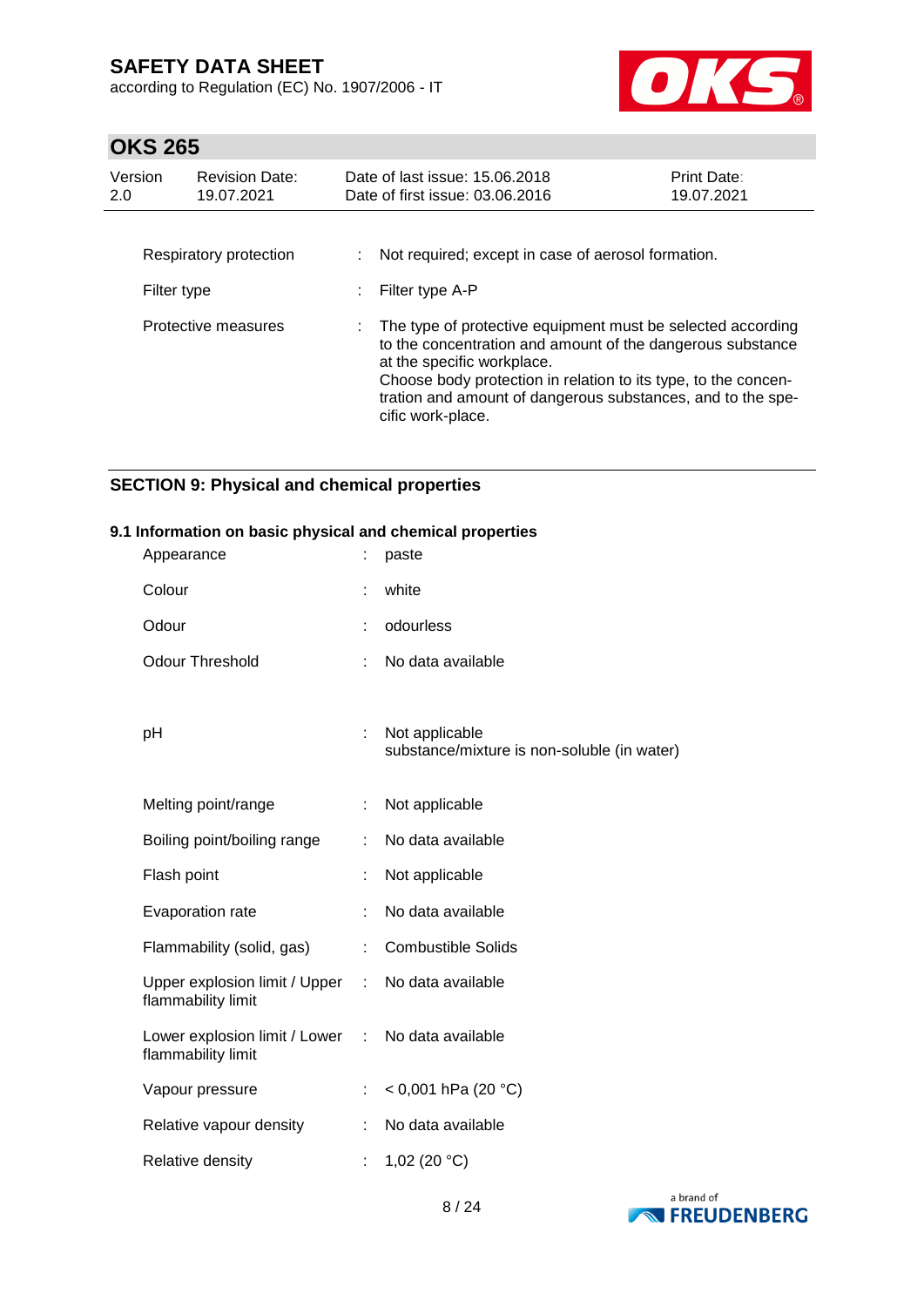according to Regulation (EC) No. 1907/2006 - IT



## **OKS 265**

| Version<br>2.0 |                     | <b>Revision Date:</b><br>19.07.2021 |    | Date of last issue: 15.06.2018<br>Date of first issue: 03.06.2016 | Print Date:<br>19.07.2021 |
|----------------|---------------------|-------------------------------------|----|-------------------------------------------------------------------|---------------------------|
|                |                     |                                     |    | Reference substance: Water<br>The value is calculated             |                           |
|                | Density             |                                     | t, | 1,02 g/cm3<br>(20 °C)                                             |                           |
|                | <b>Bulk density</b> |                                     |    | No data available                                                 |                           |
|                | Solubility(ies)     | Water solubility                    |    | insoluble                                                         |                           |
|                |                     | Solubility in other solvents        |    | No data available                                                 |                           |
|                | octanol/water       | Partition coefficient: n-           |    | No data available                                                 |                           |
|                |                     | Auto-ignition temperature           |    | No data available                                                 |                           |
|                |                     | Decomposition temperature           | ÷  | No data available                                                 |                           |
|                | Viscosity           | Viscosity, dynamic                  |    | No data available                                                 |                           |
|                |                     | Viscosity, kinematic                |    | Not applicable                                                    |                           |
|                |                     | <b>Explosive properties</b>         |    | Not explosive                                                     |                           |
|                |                     | Oxidizing properties                |    | No data available                                                 |                           |
|                |                     | 9.2 Other information               |    |                                                                   |                           |
|                |                     | Sublimation point                   | t  | No data available                                                 |                           |
|                | Self-ignition       |                                     |    | No data available                                                 |                           |

## **SECTION 10: Stability and reactivity**

#### **10.1 Reactivity**

No hazards to be specially mentioned.

### **10.2 Chemical stability**

Stable under normal conditions.

#### **10.3 Possibility of hazardous reactions**

| <b>10.4 Conditions to avoid</b> |  |
|---------------------------------|--|
|                                 |  |

Hazardous reactions : No dangerous reaction known under conditions of normal use.

Conditions to avoid : No conditions to be specially mentioned.

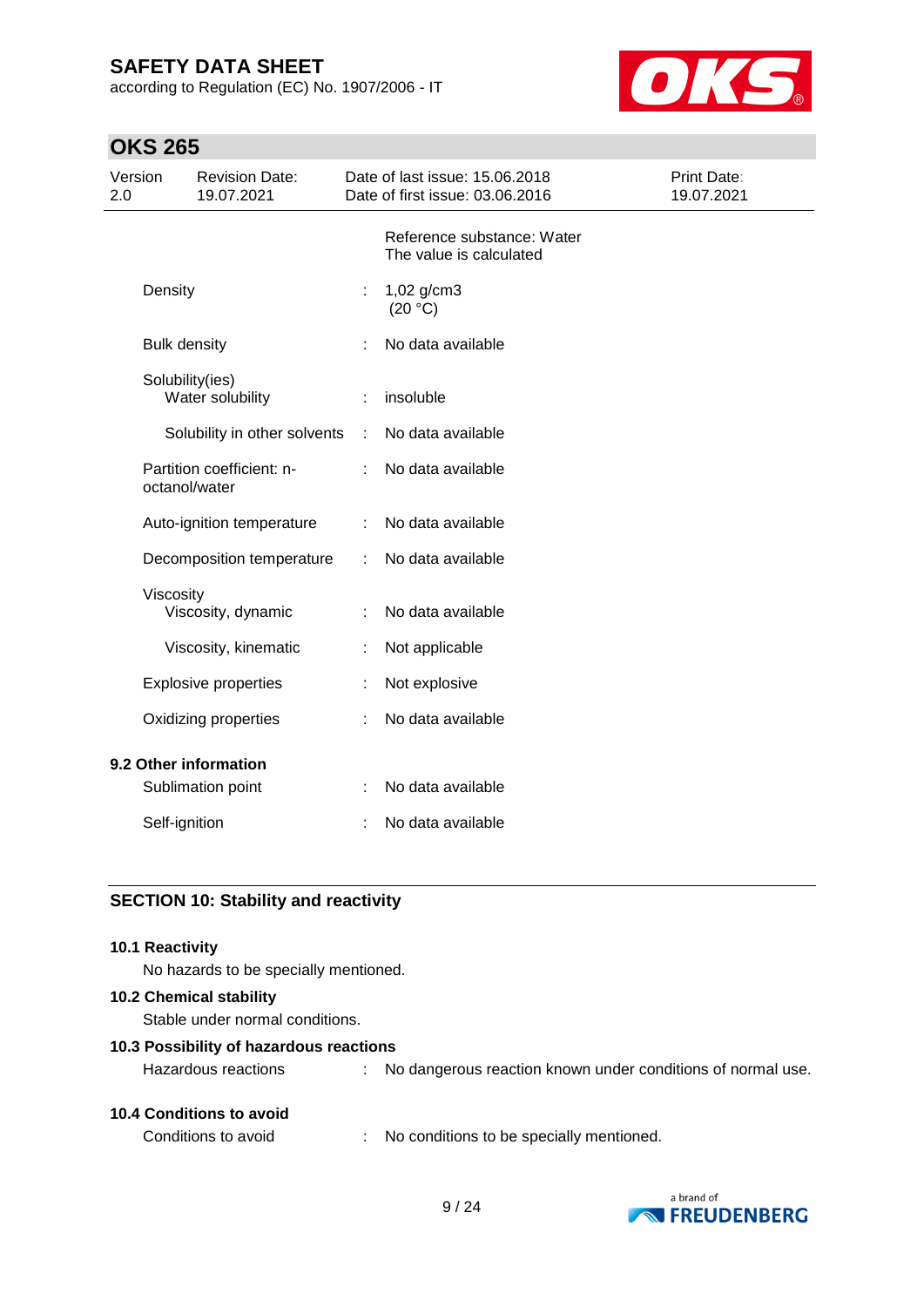according to Regulation (EC) No. 1907/2006 - IT



## **OKS 265**

| Version | Revision Date: | Date of last issue: 15,06,2018  | <b>Print Date:</b> |
|---------|----------------|---------------------------------|--------------------|
| 2.0     | 19.07.2021     | Date of first issue: 03.06.2016 | 19.07.2021         |

## **10.5 Incompatible materials**

| Materials to avoid |  | No materials to be especially mentioned. |
|--------------------|--|------------------------------------------|
|--------------------|--|------------------------------------------|

## **10.6 Hazardous decomposition products**

Hazardous decomposition  $\qquad : \quad >280 \text{ °C}$  danger of forming toxic fluorine-containing pyrolysis products products.

## **SECTION 11: Toxicological information**

#### **11.1 Information on toxicological effects**

| <b>Acute toxicity</b>                                  |                                                                                                                                                              |
|--------------------------------------------------------|--------------------------------------------------------------------------------------------------------------------------------------------------------------|
| Product:<br>Acute oral toxicity                        | Remarks: This information is not available.                                                                                                                  |
|                                                        |                                                                                                                                                              |
| Acute dermal toxicity<br>÷                             | Symptoms: Redness, Local irritation                                                                                                                          |
| Components:                                            |                                                                                                                                                              |
| calcium dihydroxide:                                   |                                                                                                                                                              |
| Acute oral toxicity                                    | : LD50 (Rat, female): $> 2.000$ mg/kg<br>Method: OECD Test Guideline 425<br>GLP: yes<br>Assessment: The substance or mixture has no acute oral tox-<br>icity |
| Acute inhalation toxicity                              | : LC50 (Rat, male and female): $> 6,04$ mg/l<br>Exposure time: 4 h<br>Test atmosphere: dust/mist<br>Method: OECD Test Guideline 436<br>GLP: yes              |
| Acute dermal toxicity                                  | : LD50 (Rabbit, male and female): $> 2.500$ mg/kg<br>Method: OECD Test Guideline 402<br>Assessment: The substance or mixture has no acute dermal<br>toxicity |
| dizinc pyrophosphate:                                  |                                                                                                                                                              |
| Acute oral toxicity                                    | LD50 (Rat): $> 2.000$ mg/kg<br>Method: OECD Test Guideline 423<br>GLP: yes<br>Assessment: The substance or mixture has no acute oral tox-<br>icity           |
| Acute inhalation toxicity<br>$\mathbb{R}^{\mathbb{Z}}$ | $LC50$ (Rat): $> 4,73$ mg/l<br>Exposure time: 4 h<br>Test atmosphere: dust/mist                                                                              |

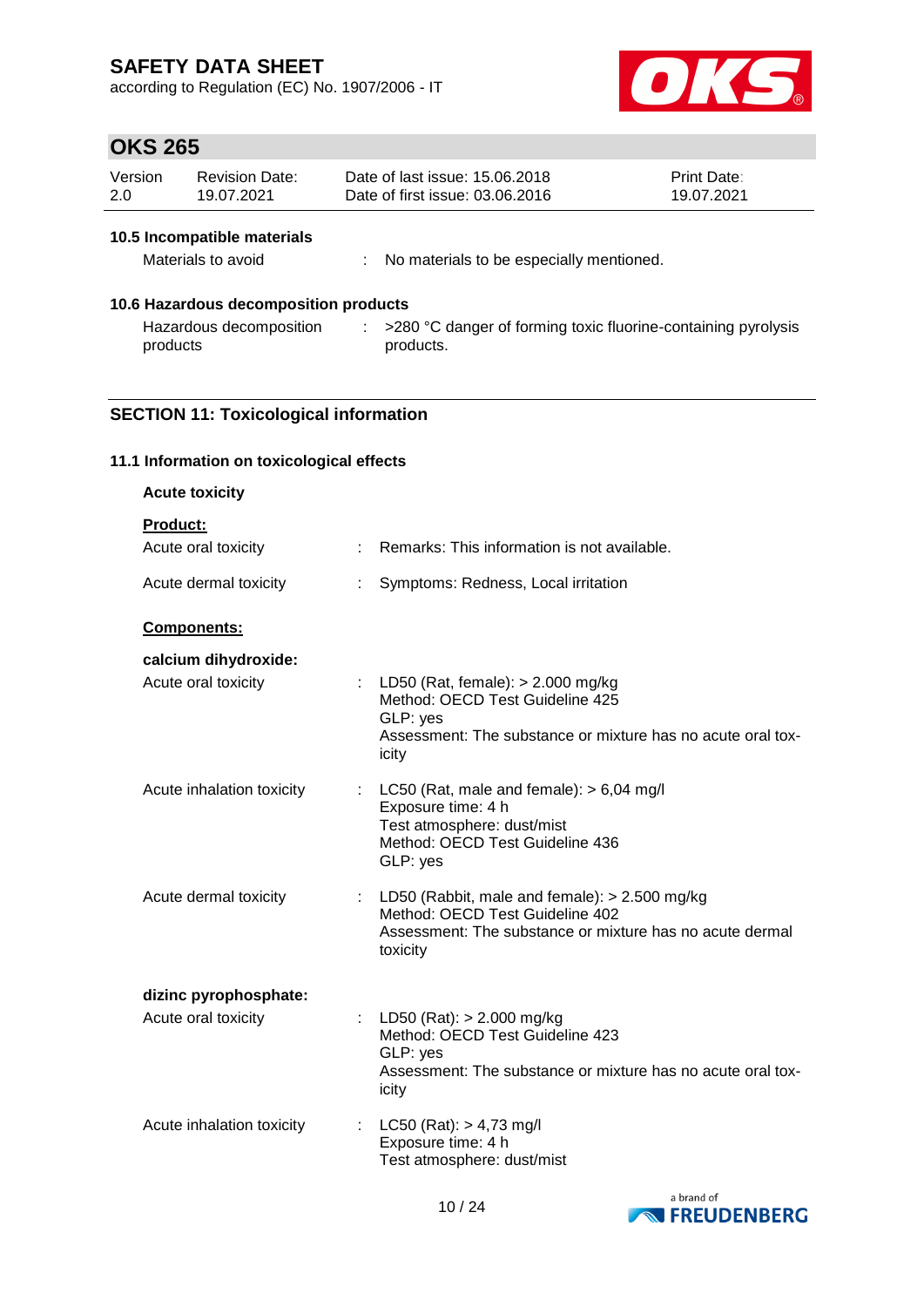according to Regulation (EC) No. 1907/2006 - IT



| Version<br>2.0   | <b>Revision Date:</b><br>19.07.2021 | Date of last issue: 15.06.2018<br>Date of first issue: 03.06.2016                                                                                                                               | Print Date:<br>19.07.2021 |
|------------------|-------------------------------------|-------------------------------------------------------------------------------------------------------------------------------------------------------------------------------------------------|---------------------------|
|                  |                                     | Method: OECD Test Guideline 436<br>GLP: yes<br>Assessment: The substance or mixture has no acute inhala-<br>tion toxicity                                                                       |                           |
|                  | Acute dermal toxicity               | : LD50 (Guinea pig): > 2.000 mg/kg<br>Method: OECD Test Guideline 402<br>GLP: yes<br>Assessment: The substance or mixture has no acute dermal<br>toxicity                                       |                           |
|                  | zinc oxide:                         |                                                                                                                                                                                                 |                           |
|                  | Acute oral toxicity                 | : LD50 (Rat): $>$ 5.000 mg/kg<br>Method: OECD Test Guideline 401                                                                                                                                |                           |
|                  | Acute inhalation toxicity           | $LC50$ (Rat): $> 5.7$ mg/l<br>Exposure time: 4 h<br>Test atmosphere: dust/mist<br>Method: OECD Test Guideline 403<br>Assessment: The substance or mixture has no acute inhala-<br>tion toxicity |                           |
|                  | Acute dermal toxicity               | : LD50 (Rat): $> 2.000$ mg/kg<br>Method: OECD Test Guideline 402<br>GLP: yes<br>Assessment: The substance or mixture has no acute dermal<br>toxicity                                            |                           |
|                  | <b>Skin corrosion/irritation</b>    |                                                                                                                                                                                                 |                           |
|                  | <u>Product:</u>                     |                                                                                                                                                                                                 |                           |
|                  | Remarks                             | Irritating to skin.                                                                                                                                                                             |                           |
|                  | <b>Components:</b>                  |                                                                                                                                                                                                 |                           |
|                  | calcium dihydroxide:                |                                                                                                                                                                                                 |                           |
| Species          |                                     | human skin                                                                                                                                                                                      |                           |
|                  | Assessment                          | Irritating to skin.                                                                                                                                                                             |                           |
| Method<br>Result |                                     | <b>OECD Test Guideline 431</b><br>Irritating to skin.                                                                                                                                           |                           |
| <b>GLP</b>       |                                     | yes                                                                                                                                                                                             |                           |
| Species          |                                     | Rabbit                                                                                                                                                                                          |                           |
|                  | Assessment                          | Irritating to skin.                                                                                                                                                                             |                           |
| Method<br>Result |                                     | <b>OECD Test Guideline 404</b><br>Irritating to skin.                                                                                                                                           |                           |
| <b>GLP</b>       |                                     | yes                                                                                                                                                                                             |                           |
|                  | dizinc pyrophosphate:               |                                                                                                                                                                                                 |                           |
| Species          |                                     | human skin                                                                                                                                                                                      |                           |
|                  |                                     |                                                                                                                                                                                                 |                           |

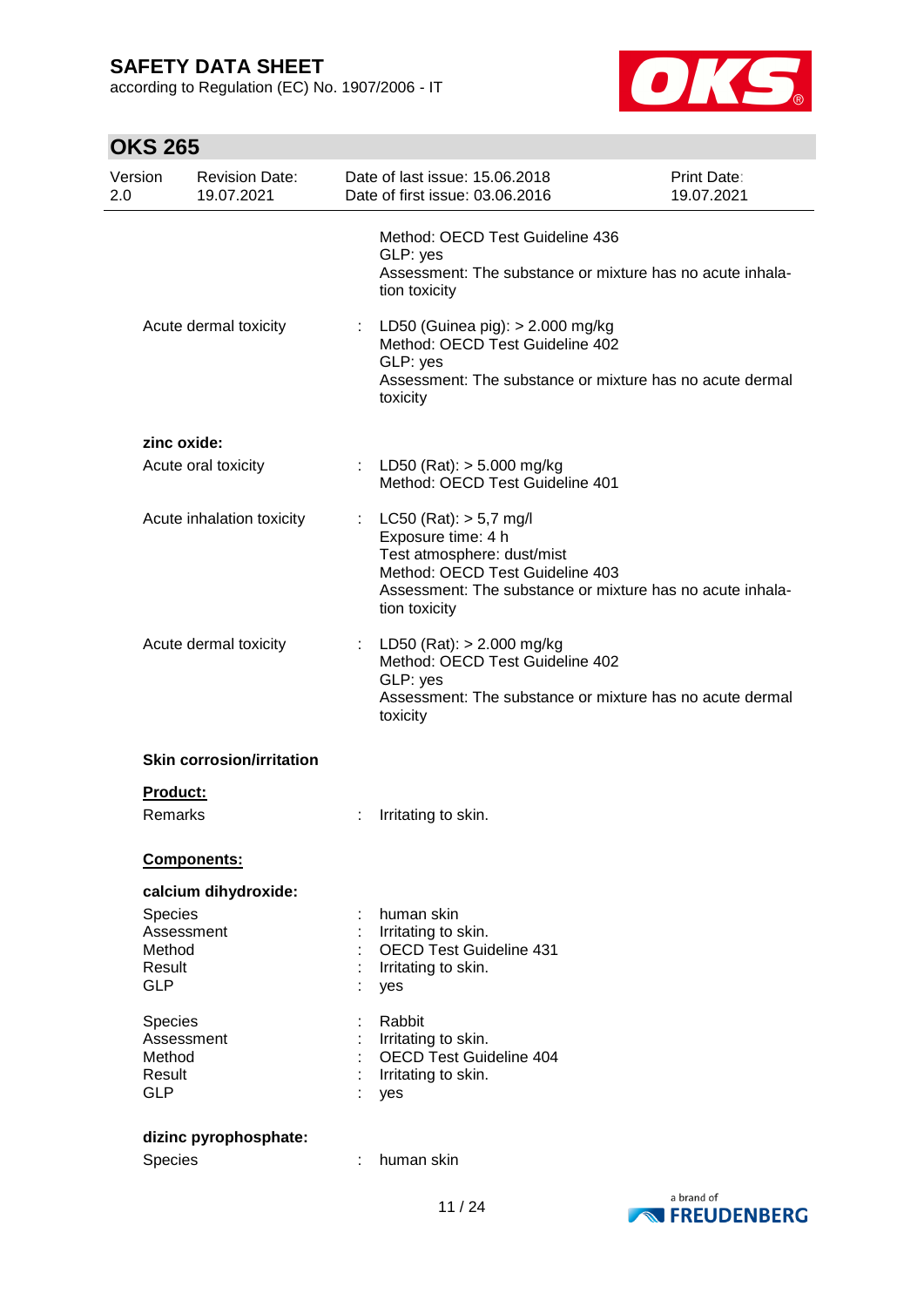according to Regulation (EC) No. 1907/2006 - IT



| Version<br>2.0 |                                                          | <b>Revision Date:</b><br>19.07.2021 |                           | Date of last issue: 15.06.2018<br>Date of first issue: 03.06.2016                                    | Print Date:<br>19.07.2021 |
|----------------|----------------------------------------------------------|-------------------------------------|---------------------------|------------------------------------------------------------------------------------------------------|---------------------------|
|                | Assessment<br>Method<br>Result<br><b>GLP</b>             |                                     | ÷.                        | No skin irritation<br><b>OECD Test Guideline 439</b><br>No skin irritation<br>yes                    |                           |
|                | zinc oxide:<br>Species<br>Assessment<br>Method<br>Result |                                     | $\mathbb{R}^{\mathbb{Z}}$ | Rabbit<br>No skin irritation<br><b>OECD Test Guideline 404</b><br>No skin irritation                 |                           |
|                |                                                          | Serious eye damage/eye irritation   |                           |                                                                                                      |                           |
|                | Product:<br>Remarks                                      |                                     |                           | Risk of serious damage to eyes.                                                                      |                           |
|                |                                                          | <b>Components:</b>                  |                           |                                                                                                      |                           |
|                | Species                                                  | calcium dihydroxide:                |                           | Rabbit                                                                                               |                           |
|                | Assessment<br>Method<br>Result<br><b>GLP</b>             |                                     |                           | Risk of serious damage to eyes.<br>OECD Test Guideline 405<br>Risk of serious damage to eyes.<br>yes |                           |
|                |                                                          | dizinc pyrophosphate:               |                           |                                                                                                      |                           |
|                | Species<br>Assessment<br>Method<br>Result<br><b>GLP</b>  |                                     |                           | Bovine cornea<br>No eye irritation<br><b>OECD Test Guideline 437</b><br>No eye irritation<br>yes     |                           |
|                | zinc oxide:                                              |                                     |                           |                                                                                                      |                           |
|                | Species<br>Assessment<br>Method<br>Result<br><b>GLP</b>  |                                     |                           | Rabbit<br>No eye irritation<br><b>OECD Test Guideline 405</b><br>No eye irritation<br>yes            |                           |
|                |                                                          | Respiratory or skin sensitisation   |                           |                                                                                                      |                           |
|                | Product:                                                 |                                     |                           |                                                                                                      |                           |
|                | Remarks                                                  |                                     |                           | This information is not available.                                                                   |                           |
|                |                                                          | Components:                         |                           |                                                                                                      |                           |
|                |                                                          | calcium dihydroxide:                |                           |                                                                                                      |                           |
|                | <b>Test Type</b>                                         |                                     | ÷.                        | Local lymph node assay (LLNA)                                                                        |                           |

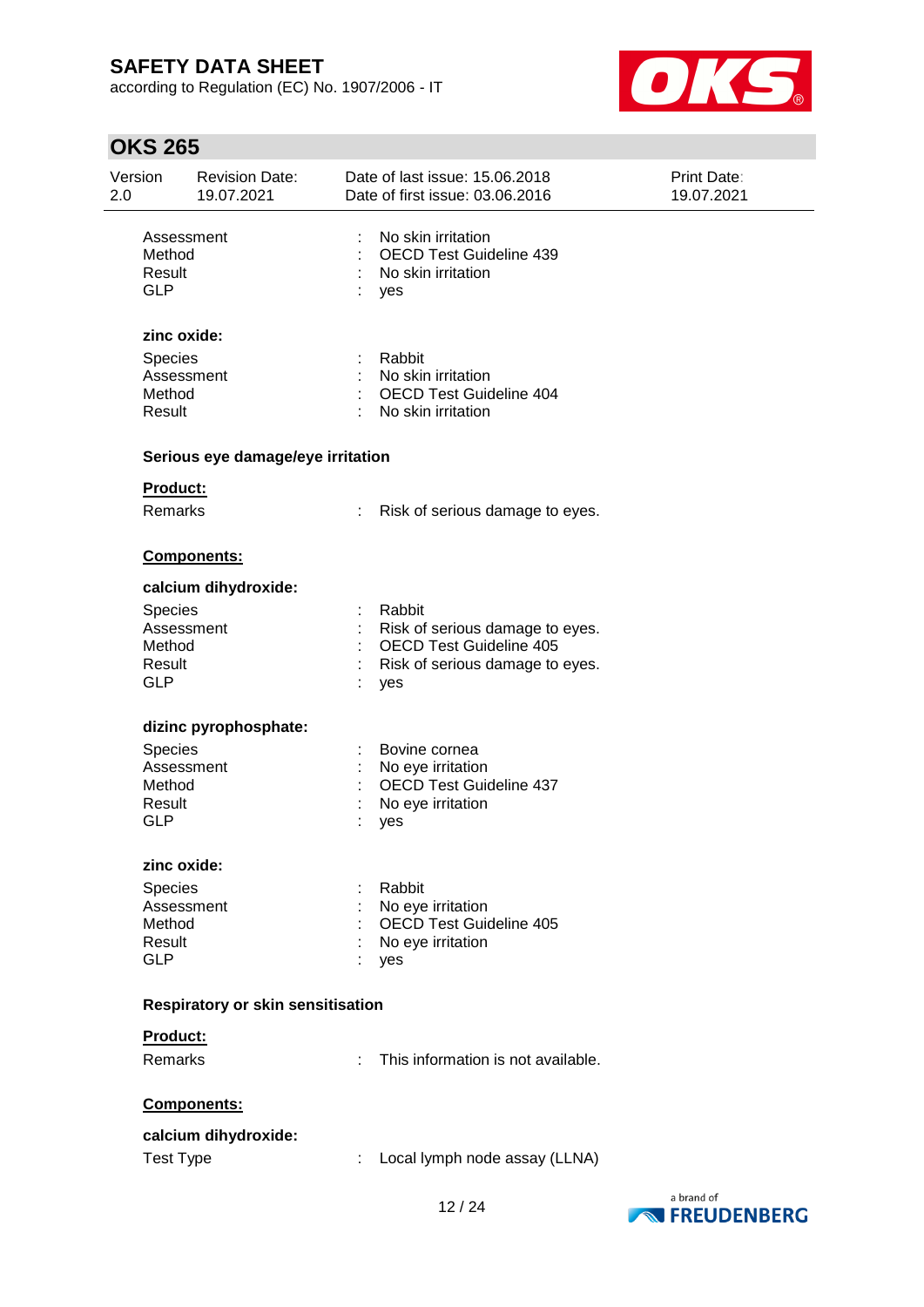according to Regulation (EC) No. 1907/2006 - IT



| Version<br>2.0                            | <b>Revision Date:</b><br>19.07.2021                     |                | Date of last issue: 15.06.2018<br>Date of first issue: 03.06.2016                                                                                           | Print Date:<br>19.07.2021 |
|-------------------------------------------|---------------------------------------------------------|----------------|-------------------------------------------------------------------------------------------------------------------------------------------------------------|---------------------------|
| Species<br>Method<br>Result<br><b>GLP</b> | Assessment                                              |                | Mouse<br>Does not cause skin sensitisation.<br><b>OECD Test Guideline 429</b><br>Does not cause skin sensitisation.<br>yes                                  |                           |
| Species<br>Method                         | dizinc pyrophosphate:<br><b>Test Type</b><br>Assessment |                | Local lymph node assay (LLNA)<br>Mouse<br>Did not cause sensitisation on laboratory animals.<br><b>OECD Test Guideline 429</b>                              |                           |
| Result<br><b>GLP</b>                      |                                                         |                | Did not cause sensitisation on laboratory animals.<br>yes                                                                                                   |                           |
| Species<br>Method<br>Result<br><b>GLP</b> | zinc oxide:<br><b>Test Type</b><br>Assessment           |                | <b>Maximisation Test</b><br>Guinea pig<br>Does not cause skin sensitisation.<br><b>OECD Test Guideline 406</b><br>Does not cause skin sensitisation.<br>yes |                           |
|                                           | <b>Germ cell mutagenicity</b>                           |                |                                                                                                                                                             |                           |
|                                           | <b>Product:</b>                                         |                |                                                                                                                                                             |                           |
|                                           | Genotoxicity in vitro                                   |                | Remarks: No data available                                                                                                                                  |                           |
|                                           | Genotoxicity in vivo                                    | $\mathbb{R}^n$ | Remarks: No data available                                                                                                                                  |                           |
|                                           | Components:                                             |                |                                                                                                                                                             |                           |
|                                           | calcium dihydroxide:<br>Genotoxicity in vitro           |                | Test Type: Ames test<br>Method: OECD Test Guideline 471<br>Result: negative<br>GLP: yes<br>Test Type: Chromosome aberration test in vitro                   |                           |
|                                           |                                                         |                | Method: OECD Test Guideline 473<br>Result: negative<br>GLP: yes                                                                                             |                           |
|                                           |                                                         |                | Test Type: In vitro mammalian cell gene mutation test<br>Method: OECD Test Guideline 476<br>Result: negative<br>GLP: yes                                    |                           |

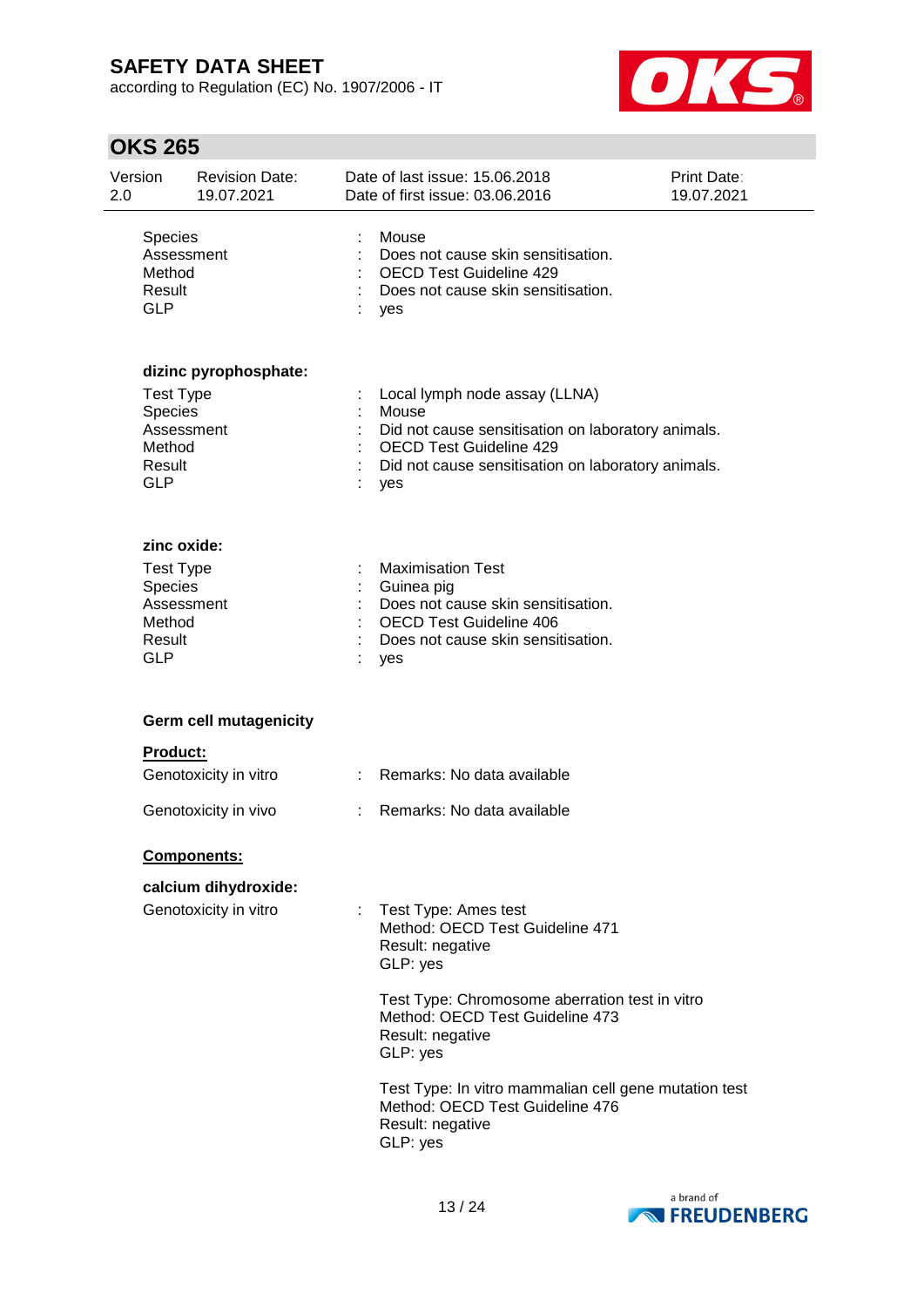according to Regulation (EC) No. 1907/2006 - IT



| 2.0 | Version             | <b>Revision Date:</b><br>19.07.2021 |                               | Date of last issue: 15.06.2018<br>Date of first issue: 03.06.2016                                 | Print Date:<br>19.07.2021 |
|-----|---------------------|-------------------------------------|-------------------------------|---------------------------------------------------------------------------------------------------|---------------------------|
|     | zinc oxide:         |                                     |                               |                                                                                                   |                           |
|     | sessment            | Germ cell mutagenicity-As-          | $\sim 100$                    | Tests on bacterial or mammalian cell cultures did not show<br>mutagenic effects.                  |                           |
|     |                     | Carcinogenicity                     |                               |                                                                                                   |                           |
|     | Product:<br>Remarks |                                     |                               | No data available                                                                                 |                           |
|     |                     | Components:                         |                               |                                                                                                   |                           |
|     |                     | calcium dihydroxide:                |                               |                                                                                                   |                           |
|     | ment                | Carcinogenicity - Assess-           | $\mathcal{I}^{\mathcal{I}}$ . | No evidence of carcinogenicity in animal studies.                                                 |                           |
|     | zinc oxide:         |                                     |                               |                                                                                                   |                           |
|     | ment                | Carcinogenicity - Assess-           |                               | : Not classifiable as a human carcinogen.                                                         |                           |
|     |                     | <b>Reproductive toxicity</b>        |                               |                                                                                                   |                           |
|     | <b>Product:</b>     |                                     |                               |                                                                                                   |                           |
|     |                     | Effects on fertility                |                               | : Remarks: No data available                                                                      |                           |
|     | ment                | Effects on foetal develop-          | t.                            | Remarks: No data available                                                                        |                           |
|     |                     | Components:                         |                               |                                                                                                   |                           |
|     |                     | calcium dihydroxide:                |                               |                                                                                                   |                           |
|     | sessment            | Reproductive toxicity - As-         | $\mathbb{Z}^n$                | No toxicity to reproduction<br>No effects on or via lactation                                     |                           |
|     | zinc oxide:         |                                     |                               |                                                                                                   |                           |
|     | sessment            | Reproductive toxicity - As-         | ÷                             | No toxicity to reproduction<br>No toxicity to reproduction                                        |                           |
|     |                     | <b>STOT - single exposure</b>       |                               |                                                                                                   |                           |
|     |                     | Components:                         |                               |                                                                                                   |                           |
|     |                     | calcium dihydroxide:                |                               |                                                                                                   |                           |
|     | Assessment          |                                     |                               | May cause respiratory irritation.                                                                 |                           |
|     | zinc oxide:         |                                     |                               |                                                                                                   |                           |
|     | Assessment          |                                     | ÷                             | The substance or mixture is not classified as specific target<br>organ toxicant, single exposure. |                           |

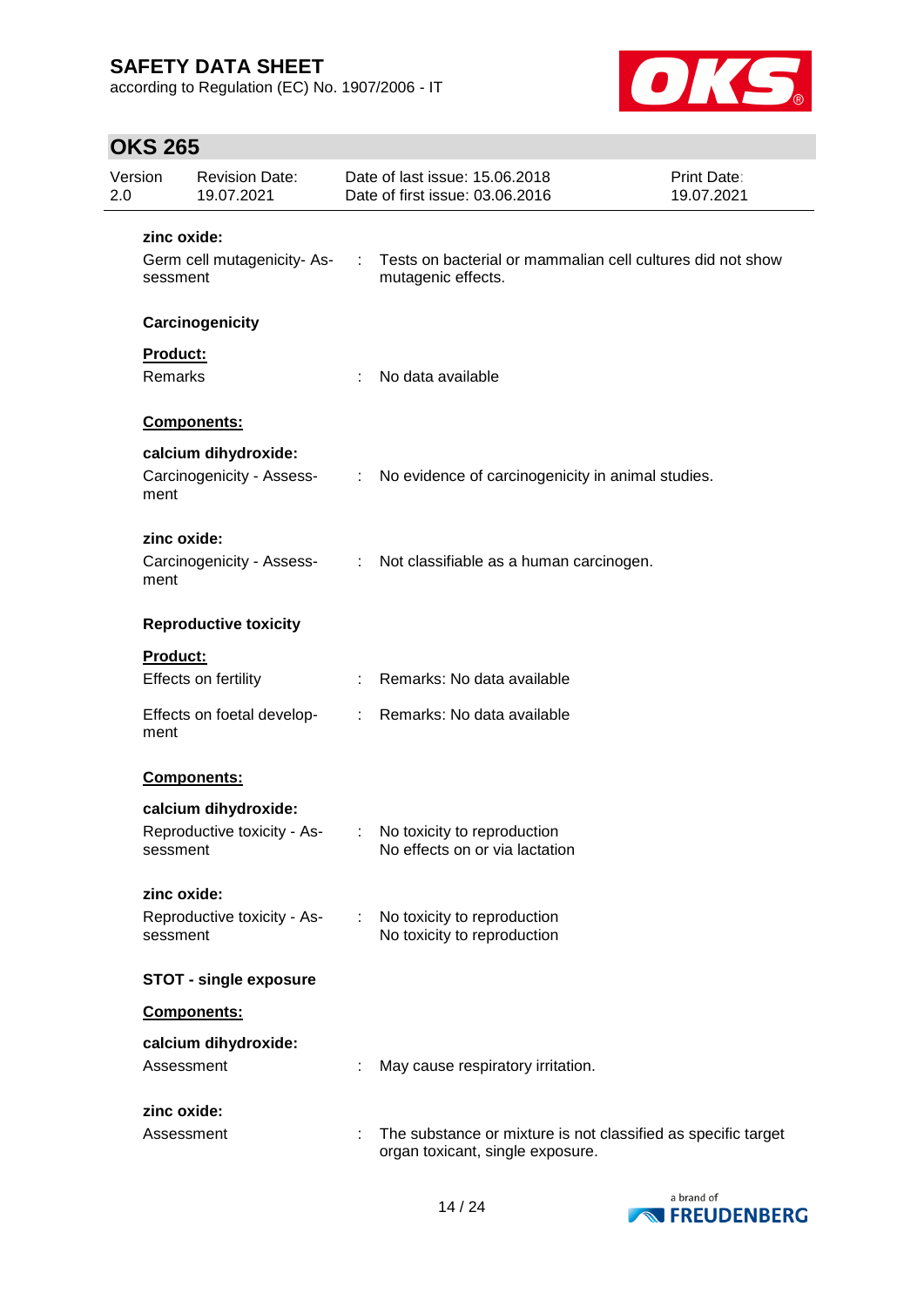according to Regulation (EC) No. 1907/2006 - IT



## **OKS 265**

| Version         | <b>Revision Date:</b><br>19.07.2021       | Date of last issue: 15,06,2018<br>Date of first issue: 03.06.2016                            | Print Date:<br>19.07.2021                                     |
|-----------------|-------------------------------------------|----------------------------------------------------------------------------------------------|---------------------------------------------------------------|
|                 | <b>STOT - repeated exposure</b>           |                                                                                              |                                                               |
|                 | Components:                               |                                                                                              |                                                               |
|                 | zinc oxide:                               |                                                                                              |                                                               |
|                 | Assessment                                | ÷<br>organ toxicant, repeated exposure.                                                      | The substance or mixture is not classified as specific target |
|                 | <b>Repeated dose toxicity</b>             |                                                                                              |                                                               |
| Product:        |                                           |                                                                                              |                                                               |
| <b>Remarks</b>  |                                           | This information is not available.<br>÷                                                      |                                                               |
|                 | <b>Aspiration toxicity</b>                |                                                                                              |                                                               |
| Product:        |                                           |                                                                                              |                                                               |
|                 | This information is not available.        |                                                                                              |                                                               |
|                 | Components:                               |                                                                                              |                                                               |
|                 | dizinc pyrophosphate:                     |                                                                                              |                                                               |
|                 | No aspiration toxicity classification     |                                                                                              |                                                               |
|                 | zinc oxide:                               |                                                                                              |                                                               |
|                 | No aspiration toxicity classification     |                                                                                              |                                                               |
|                 | <b>Further information</b>                |                                                                                              |                                                               |
| <b>Product:</b> |                                           |                                                                                              |                                                               |
| <b>Remarks</b>  |                                           | Ingestion causes irritation of upper respiratory system and<br>gastrointestinal disturbance. |                                                               |
|                 | <b>SECTION 12: Ecological information</b> |                                                                                              |                                                               |

## **12.1 Toxicity**

| <b>Product:</b>                                                                     |                                                                                                         |
|-------------------------------------------------------------------------------------|---------------------------------------------------------------------------------------------------------|
| Toxicity to fish                                                                    | Remarks: Toxic to aquatic organisms, may cause long-term<br>adverse effects in the aquatic environment. |
| Toxicity to daphnia and other : Remarks: No data available<br>aquatic invertebrates |                                                                                                         |
| Toxicity to algae/aquatic<br>plants                                                 | : Remarks: No data available                                                                            |
| Toxicity to microorganisms<br>- 11                                                  |                                                                                                         |

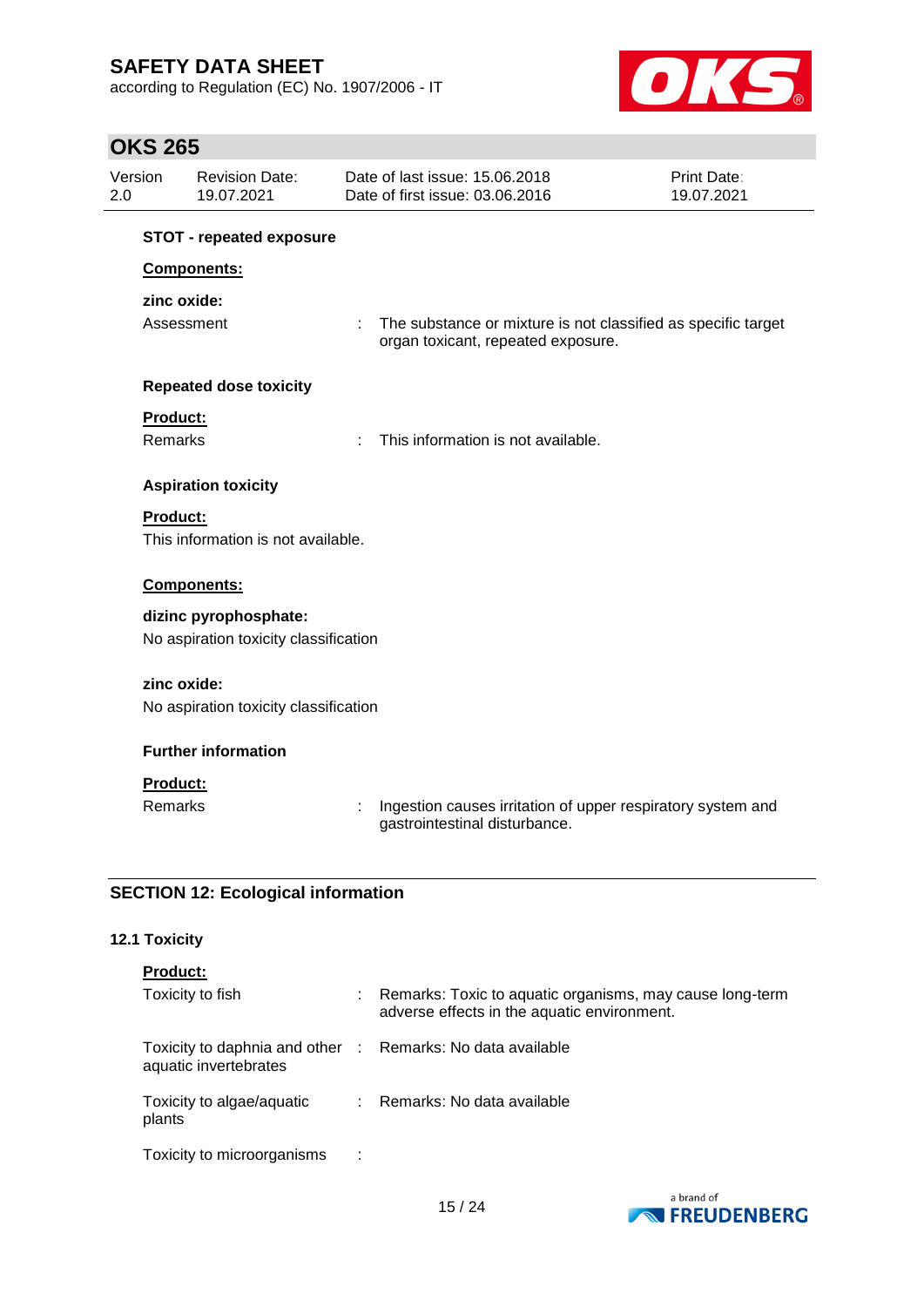according to Regulation (EC) No. 1907/2006 - IT



|                | <b>OKS 265</b> |                                                                  |                                                                     |                                                                                  |                                                              |
|----------------|----------------|------------------------------------------------------------------|---------------------------------------------------------------------|----------------------------------------------------------------------------------|--------------------------------------------------------------|
| Version<br>2.0 |                | <b>Revision Date:</b><br>19.07.2021                              | Date of last issue: 15.06.2018<br>Date of first issue: 03.06.2016   |                                                                                  | <b>Print Date:</b><br>19.07.2021                             |
|                |                |                                                                  |                                                                     | Remarks: No data available                                                       |                                                              |
|                |                | <b>Components:</b>                                               |                                                                     |                                                                                  |                                                              |
|                |                | calcium dihydroxide:                                             |                                                                     |                                                                                  |                                                              |
|                |                | Toxicity to fish                                                 | Exposure time: 96 h<br>Test Type: static test<br>GLP: yes           | Method: OECD Test Guideline 203                                                  | LC50 (Oncorhynchus mykiss (rainbow trout)): 50,6 mg/l        |
|                |                | Toxicity to daphnia and other :<br>aquatic invertebrates         | Exposure time: 48 h<br>Test Type: static test<br>GLP: yes           | EC50 (Daphnia magna (Water flea)): 49,1 mg/l<br>Method: OECD Test Guideline 202  |                                                              |
|                | plants         | Toxicity to algae/aquatic                                        | mg/l<br>Exposure time: 72 h<br>Test Type: static test<br>GLP: yes   | Method: OECD Test Guideline 201                                                  | EC50 (Pseudokirchneriella subcapitata (green algae)): 184,57 |
|                | ic toxicity)   | Toxicity to daphnia and other :<br>aquatic invertebrates (Chron- | NOEC: 32 mg/l<br>Exposure time: 14 d<br>Test Type: semi-static test | Species: Crangon crangon (shrimp)                                                |                                                              |
|                |                | dizinc pyrophosphate:                                            |                                                                     |                                                                                  |                                                              |
|                |                | Toxicity to fish                                                 | Exposure time: 96 h<br>Test Type: static test<br>GLP: yes           | LC50 (Danio rerio (zebra fish)): > 1,948 mg/l<br>Method: OECD Test Guideline 203 |                                                              |
|                |                | Toxicity to daphnia and other :<br>aquatic invertebrates         | Exposure time: 48 h<br>Test Type: static test                       | EC50 (Daphnia magna (Water flea)): < 5,6 mg/l<br>Method: OECD Test Guideline 202 |                                                              |
|                | plants         | Toxicity to algae/aquatic                                        | mg/l<br>Exposure time: 72 h<br>Test Type: static test<br>GLP: yes   | Method: OECD Test Guideline 201                                                  | EC50 (Pseudokirchneriella subcapitata (green algae)): 0,233  |
|                | icity)         | M-Factor (Acute aquatic tox- :                                   | 1                                                                   |                                                                                  |                                                              |
|                |                | M-Factor (Chronic aquatic                                        | 1                                                                   |                                                                                  |                                                              |



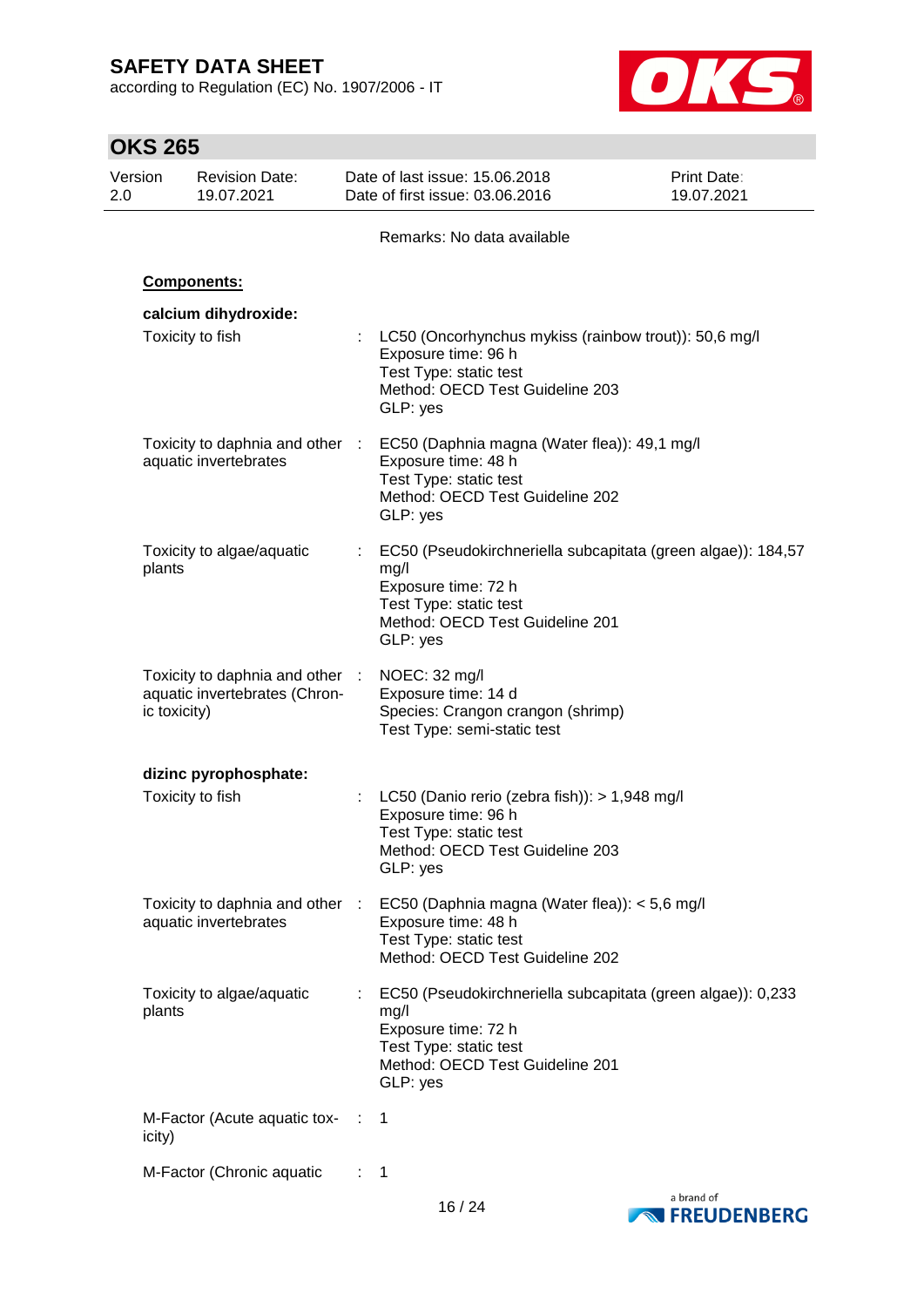according to Regulation (EC) No. 1907/2006 - IT



| 2.0 | Version      | <b>Revision Date:</b><br>19.07.2021                            |   | Date of last issue: 15.06.2018<br>Date of first issue: 03.06.2016                                                                                                   | Print Date:<br>19.07.2021 |
|-----|--------------|----------------------------------------------------------------|---|---------------------------------------------------------------------------------------------------------------------------------------------------------------------|---------------------------|
|     | toxicity)    |                                                                |   |                                                                                                                                                                     |                           |
|     | zinc oxide:  | Toxicity to fish                                               |   | LC50 (Danio rerio (zebra fish)): 1,55 mg/l<br>Exposure time: 96 h<br>Test Type: static test                                                                         |                           |
|     |              | Toxicity to daphnia and other :<br>aquatic invertebrates       |   | EC50 (Daphnia magna (Water flea)): 1 mg/l<br>Exposure time: 48 h<br>Test Type: static test<br>Method: OECD Test Guideline 202                                       |                           |
|     | plants       | Toxicity to algae/aquatic                                      |   | EC50 (Pseudokirchneriella subcapitata (green algae)): 0,136<br>mg/l<br>Exposure time: 72 h<br>Test Type: static test<br>Method: OECD Test Guideline 201<br>GLP: yes |                           |
|     | icity)       | M-Factor (Acute aquatic tox-                                   |   | -1                                                                                                                                                                  |                           |
|     |              | Toxicity to microorganisms                                     |   | EC50 (activated sludge): $> 1.000$ mg/l<br>Exposure time: 3 h<br>Method: OECD Test Guideline 209<br>GLP: yes                                                        |                           |
|     | ic toxicity) | Toxicity to daphnia and other<br>aquatic invertebrates (Chron- | ÷ | $0,04$ mg/l<br>Exposure time: 21 d<br>Species: Daphnia magna (Water flea)<br>Test Type: semi-static test<br>Method: OECD Test Guideline 211                         |                           |
|     | toxicity)    | M-Factor (Chronic aquatic                                      |   | 1                                                                                                                                                                   |                           |
|     |              | 12.2 Persistence and degradability                             |   |                                                                                                                                                                     |                           |
|     | Product:     | Biodegradability                                               |   | Remarks: No data available                                                                                                                                          |                           |
|     | ity          | Physico-chemical removabil- :                                  |   | Remarks: No data available                                                                                                                                          |                           |
|     |              | <b>Components:</b>                                             |   |                                                                                                                                                                     |                           |
|     |              | calcium dihydroxide:<br>Biodegradability                       |   | Remarks: The methods for determining the biological degra-<br>dability are not applicable to inorganic substances.                                                  |                           |

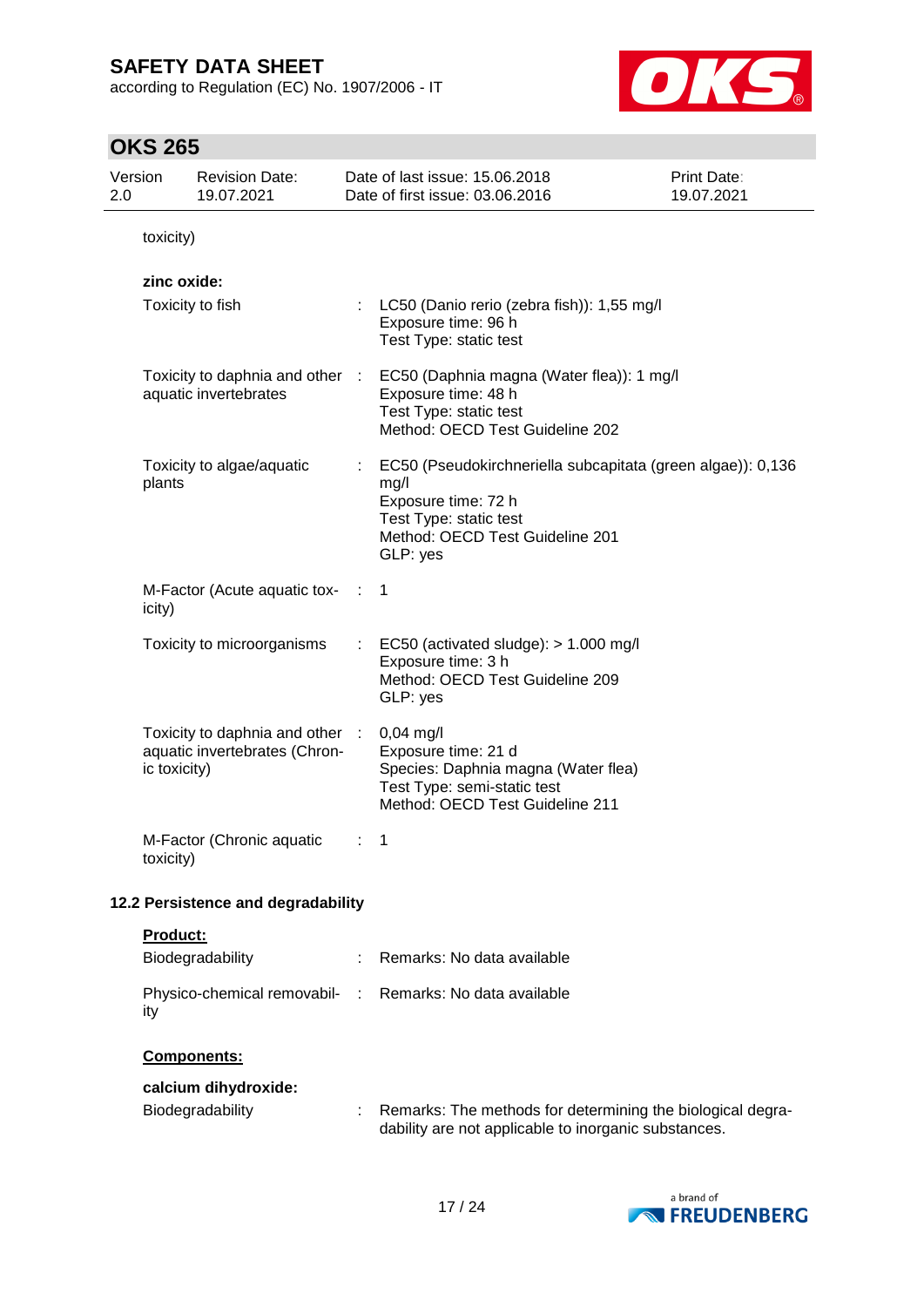according to Regulation (EC) No. 1907/2006 - IT



| Version<br>2.0 |                 | <b>Revision Date:</b><br>19.07.2021                |    | Date of last issue: 15.06.2018<br>Date of first issue: 03.06.2016                                                                                                                                                                                                         | Print Date:<br>19.07.2021 |
|----------------|-----------------|----------------------------------------------------|----|---------------------------------------------------------------------------------------------------------------------------------------------------------------------------------------------------------------------------------------------------------------------------|---------------------------|
|                | zinc oxide:     |                                                    |    |                                                                                                                                                                                                                                                                           |                           |
|                |                 | Biodegradability                                   |    | Remarks: The methods for determining biodegradability are<br>not applicable to inorganic substances.                                                                                                                                                                      |                           |
|                |                 | 12.3 Bioaccumulative potential                     |    |                                                                                                                                                                                                                                                                           |                           |
|                | Product:        | <b>Bioaccumulation</b>                             |    | Remarks: This mixture contains no substance considered to<br>be persistent, bioaccumulating and toxic (PBT).<br>This mixture contains no substance considered to be very<br>persistent and very bioaccumulating (vPvB).                                                   |                           |
|                |                 | 12.4 Mobility in soil                              |    |                                                                                                                                                                                                                                                                           |                           |
|                | <b>Product:</b> |                                                    |    |                                                                                                                                                                                                                                                                           |                           |
|                | Mobility        |                                                    |    | Remarks: No data available                                                                                                                                                                                                                                                |                           |
|                |                 | Distribution among environ-<br>mental compartments | ÷. | Remarks: No data available                                                                                                                                                                                                                                                |                           |
|                |                 | 12.5 Results of PBT and vPvB assessment            |    |                                                                                                                                                                                                                                                                           |                           |
|                | Product:        |                                                    |    |                                                                                                                                                                                                                                                                           |                           |
|                | Assessment      |                                                    |    | This substance/mixture contains no components considered<br>to be either persistent, bioaccumulative and toxic (PBT), or<br>very persistent and very bioaccumulative (vPvB) at levels of<br>0.1% or higher                                                                |                           |
|                |                 | <b>Components:</b>                                 |    |                                                                                                                                                                                                                                                                           |                           |
|                |                 | dizinc pyrophosphate:                              |    |                                                                                                                                                                                                                                                                           |                           |
|                | Assessment      |                                                    |    | This substance is not considered to be persistent, bioaccumu-<br>lating and toxic (PBT) This substance is not considered to be<br>very persistent and very bioaccumulating (vPvB)                                                                                         |                           |
|                | zinc oxide:     |                                                    |    |                                                                                                                                                                                                                                                                           |                           |
|                | Assessment      |                                                    |    | Remarks: Not applicable                                                                                                                                                                                                                                                   |                           |
|                |                 | 12.6 Other adverse effects                         |    |                                                                                                                                                                                                                                                                           |                           |
|                | Product:        |                                                    |    |                                                                                                                                                                                                                                                                           |                           |
|                | tial            | Endocrine disrupting poten-                        | ÷  | The substance/mixture does not contain components consid-<br>ered to have endocrine disrupting properties according to<br>REACH Article 57(f) or Commission Delegated regulation<br>(EU) 2017/2100 or Commission Regulation (EU) 2018/605 at<br>levels of 0.1% or higher. |                           |
|                | mation          | Additional ecological infor-                       |    | Toxic to aquatic life with long lasting effects.                                                                                                                                                                                                                          |                           |

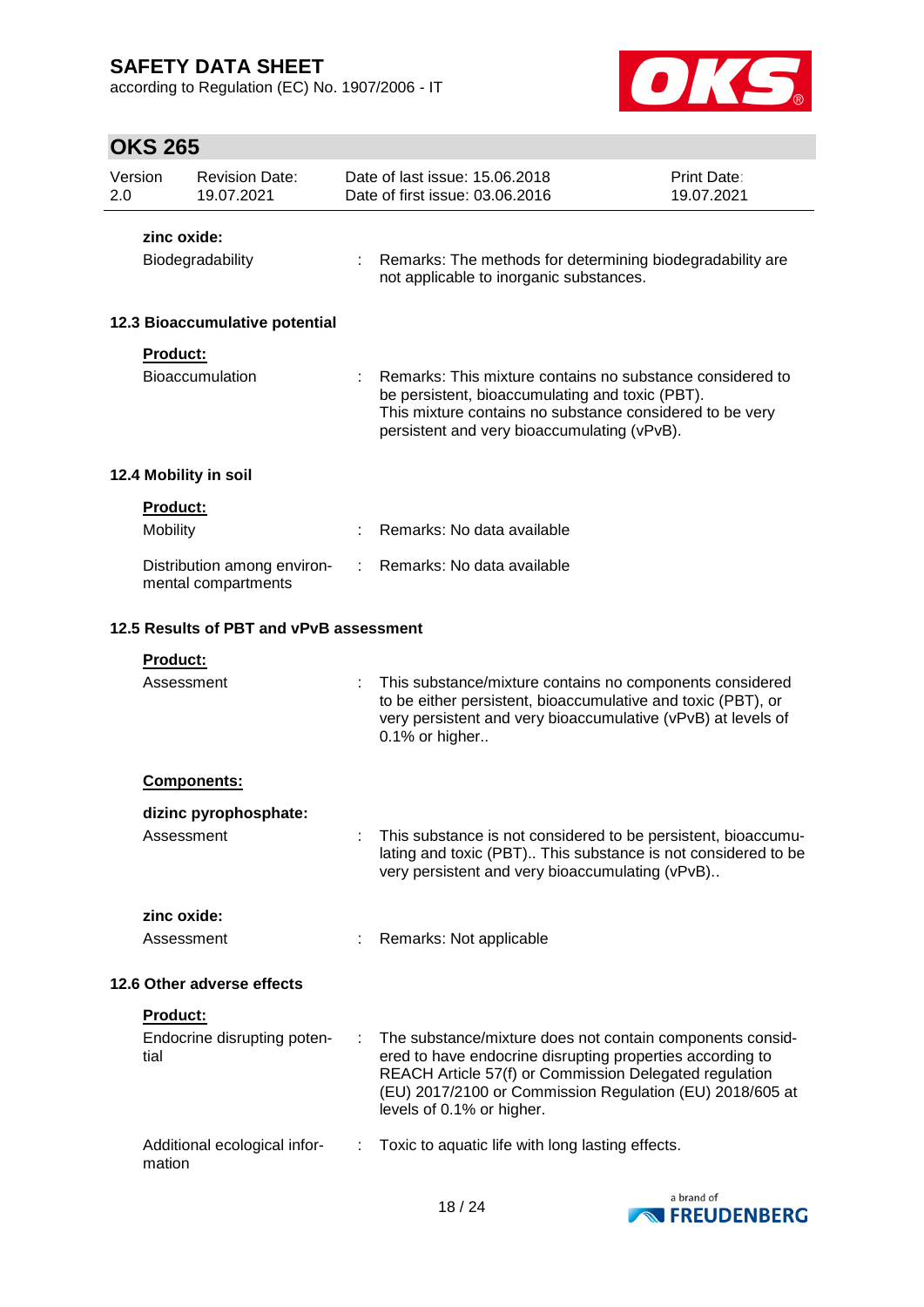according to Regulation (EC) No. 1907/2006 - IT



# **OKS 265**

| Version | <b>Revision Date:</b> | Date of last issue: 15,06,2018  | <b>Print Date:</b> |
|---------|-----------------------|---------------------------------|--------------------|
| 2.0     | 19.07.2021            | Date of first issue: 03.06.2016 | 19.07.2021         |

## **SECTION 13: Disposal considerations**

| 13.1 Waste treatment methods              |                                                                                                                                                                                                                                                 |
|-------------------------------------------|-------------------------------------------------------------------------------------------------------------------------------------------------------------------------------------------------------------------------------------------------|
| Product                                   | The product should not be allowed to enter drains, water<br>$\mathbb{Z}^{\mathbb{Z}}$<br>courses or the soil.<br>Do not dispose of with domestic refuse.<br>Dispose of as hazardous waste in compliance with local and<br>national regulations. |
|                                           | Waste codes should be assigned by the user based on the<br>application for which the product was used.                                                                                                                                          |
| Contaminated packaging                    | : Packaging that is not properly emptied must be disposed of as<br>the unused product.<br>Dispose of waste product or used containers according to<br>local regulations.                                                                        |
|                                           | The following Waste Codes are only suggestions:                                                                                                                                                                                                 |
| Waste Code<br>$\mathcal{L}^{\mathcal{L}}$ | used product, unused product<br>12 01 12*, spent waxes and fats                                                                                                                                                                                 |
|                                           | uncleaned packagings<br>15 01 10, packaging containing residues of or contaminated<br>by hazardous substances                                                                                                                                   |

## **SECTION 14: Transport information**

## **14.1 UN number**

| <b>ADN</b>                   | : UN 3077                                                                         |
|------------------------------|-----------------------------------------------------------------------------------|
| <b>ADR</b>                   | $:$ UN 3077                                                                       |
| <b>RID</b>                   | $:$ UN 3077                                                                       |
| <b>IMDG</b>                  | : UN 3077                                                                         |
| <b>IATA</b>                  | <b>UN 3077</b>                                                                    |
| 14.2 UN proper shipping name |                                                                                   |
| <b>ADN</b>                   | : ENVIRONMENTALLY HAZARDOUS SUBSTANCE, SOLID,<br>N.O.S.<br>(dizinc pyrophosphate) |
| <b>ADR</b>                   | : ENVIRONMENTALLY HAZARDOUS SUBSTANCE, SOLID,<br>N.O.S.<br>(dizinc pyrophosphate) |

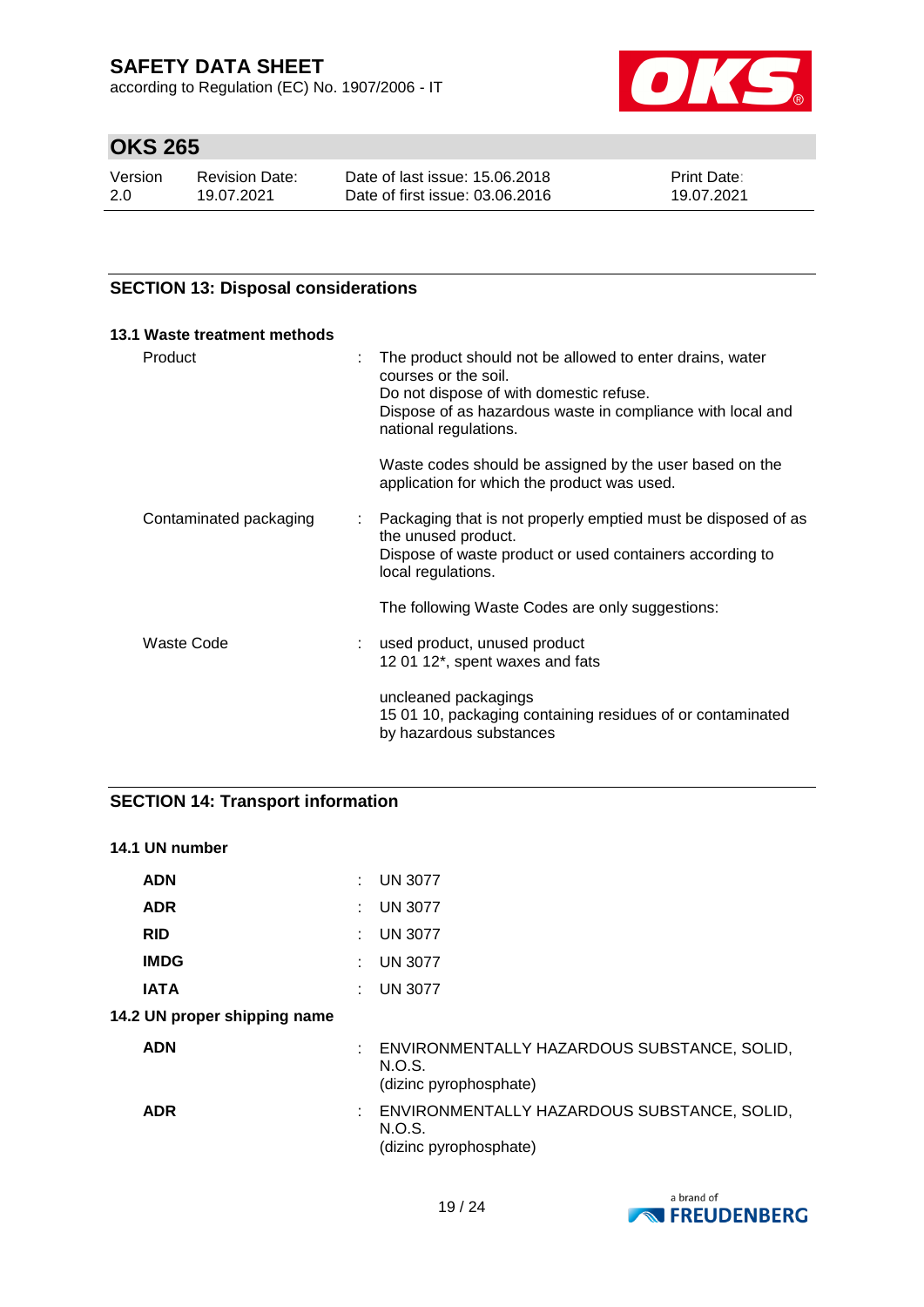according to Regulation (EC) No. 1907/2006 - IT



| 2.0 | Version                           | <b>Revision Date:</b><br>19.07.2021                                                |    | Date of last issue: 15.06.2018<br>Date of first issue: 03.06.2016               | Print Date:<br>19.07.2021 |
|-----|-----------------------------------|------------------------------------------------------------------------------------|----|---------------------------------------------------------------------------------|---------------------------|
|     | <b>RID</b>                        |                                                                                    |    | ENVIRONMENTALLY HAZARDOUS SUBSTANCE, SOLID,<br>N.O.S.<br>(dizinc pyrophosphate) |                           |
|     | <b>IMDG</b>                       |                                                                                    | ÷  | ENVIRONMENTALLY HAZARDOUS SUBSTANCE, SOLID,<br>N.O.S.<br>(dizinc pyrophosphate) |                           |
|     | <b>IATA</b>                       |                                                                                    |    | Environmentally hazardous substance, solid, n.o.s.<br>(dizinc pyrophosphate)    |                           |
|     |                                   | 14.3 Transport hazard class(es)                                                    |    |                                                                                 |                           |
|     | <b>ADN</b>                        |                                                                                    | ÷. | 9                                                                               |                           |
|     | <b>ADR</b>                        |                                                                                    | t  | 9                                                                               |                           |
|     | <b>RID</b>                        |                                                                                    |    | 9                                                                               |                           |
|     | <b>IMDG</b>                       |                                                                                    |    | 9                                                                               |                           |
|     | <b>IATA</b>                       |                                                                                    |    | 9                                                                               |                           |
|     |                                   | 14.4 Packing group                                                                 |    |                                                                                 |                           |
|     | <b>ADN</b><br>Labels              | Packing group<br><b>Classification Code</b><br>Hazard Identification Number :      |    | Ш<br>M7<br>90<br>9                                                              |                           |
|     | <b>ADR</b><br>Labels              | Packing group<br><b>Classification Code</b><br><b>Hazard Identification Number</b> |    | III<br>M7<br>90<br>9                                                            |                           |
|     | <b>RID</b><br>Labels              | Packing group<br><b>Classification Code</b><br>Hazard Identification Number :      |    | Ш<br>M7<br>90<br>9                                                              |                           |
|     | <b>IMDG</b><br>Labels<br>EmS Code | Packing group                                                                      |    | Ш<br>9<br>F-A, S-F                                                              |                           |
|     | aircraft)                         | <b>IATA (Cargo)</b><br>Packing instruction (cargo                                  |    | 956                                                                             |                           |
|     | Labels                            | Packing instruction (LQ)<br>Packing group                                          |    | Y956<br>Ш<br>Miscellaneous                                                      |                           |
|     | ger aircraft)                     | <b>IATA (Passenger)</b><br>Packing instruction (passen-                            | ÷  | 956                                                                             |                           |
|     |                                   | Packing instruction (LQ)                                                           |    | Y956                                                                            |                           |

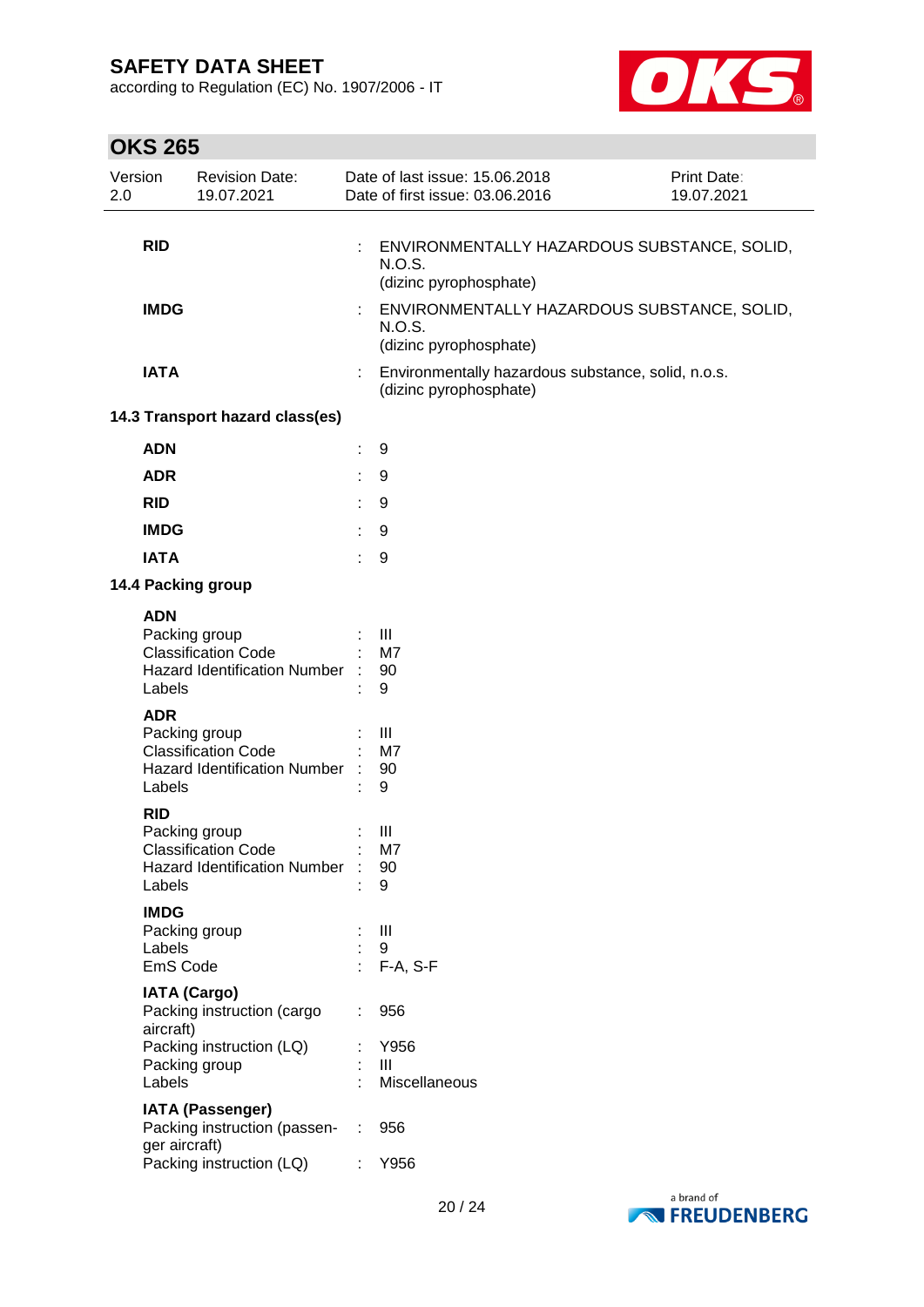according to Regulation (EC) No. 1907/2006 - IT



## **OKS 265**

| Version<br>2.0 |                     | <b>Revision Date:</b><br>19.07.2021                  |    | Date of last issue: 15.06.2018<br>Date of first issue: 03.06.2016 | Print Date:<br>19.07.2021 |
|----------------|---------------------|------------------------------------------------------|----|-------------------------------------------------------------------|---------------------------|
|                | Labels              | Packing group                                        |    | Ш<br>: Miscellaneous                                              |                           |
|                |                     | <b>14.5 Environmental hazards</b>                    |    |                                                                   |                           |
|                | <b>ADN</b>          | Environmentally hazardous                            |    | : yes                                                             |                           |
|                | <b>ADR</b>          | Environmentally hazardous                            | ÷. | yes                                                               |                           |
|                | <b>RID</b>          | Environmentally hazardous                            | ÷. | yes                                                               |                           |
|                | <b>IMDG</b>         | Marine pollutant                                     | ÷. | yes                                                               |                           |
|                |                     | <b>IATA (Passenger)</b><br>Environmentally hazardous | ÷. | yes                                                               |                           |
|                | <b>IATA (Cargo)</b> | <b>Environmentally hazardous</b>                     |    | yes                                                               |                           |

## **14.6 Special precautions for user**

The transport classification(s) provided herein are for informational purposes only, and solely based upon the properties of the unpackaged material as it is described within this Safety Data Sheet. Transportation classifications may vary by mode of transportation, package sizes, and variations in regional or country regulations.

#### **14.7 Transport in bulk according to Annex II of Marpol and the IBC Code**

s and  $\mathbb{R}^2$  : Not applicable for product as supplied.

## **SECTION 15: Regulatory information**

#### **15.1 Safety, health and environmental regulations/legislation specific for the substance or mixture**

| REACH - Candidate List of Substances of Very High<br>Concern for Authorisation (Article 59).                                           |    | : This product does not contain sub-<br>stances of very high concern (Regu-<br>lation (EC) No 1907/2006 (REACH),<br>Article 57). |
|----------------------------------------------------------------------------------------------------------------------------------------|----|----------------------------------------------------------------------------------------------------------------------------------|
| REACH - List of substances subject to authorisation<br>(Annex XIV)                                                                     |    | Not applicable                                                                                                                   |
| Regulation (EC) No 1005/2009 on substances that de-<br>plete the ozone layer                                                           |    | Not applicable                                                                                                                   |
| Regulation (EU) 2019/1021 on persistent organic pollu-<br>tants (recast)                                                               | ÷  | Not applicable                                                                                                                   |
| Regulation (EC) No 649/2012 of the European Parlia-<br>ment and the Council concerning the export and import<br>of dangerous chemicals | ÷. | Not applicable                                                                                                                   |
| REACH - Restrictions on the manufacture, placing on<br>the market and use of certain dangerous substances,                             |    | Not applicable                                                                                                                   |
|                                                                                                                                        |    | a brand of                                                                                                                       |

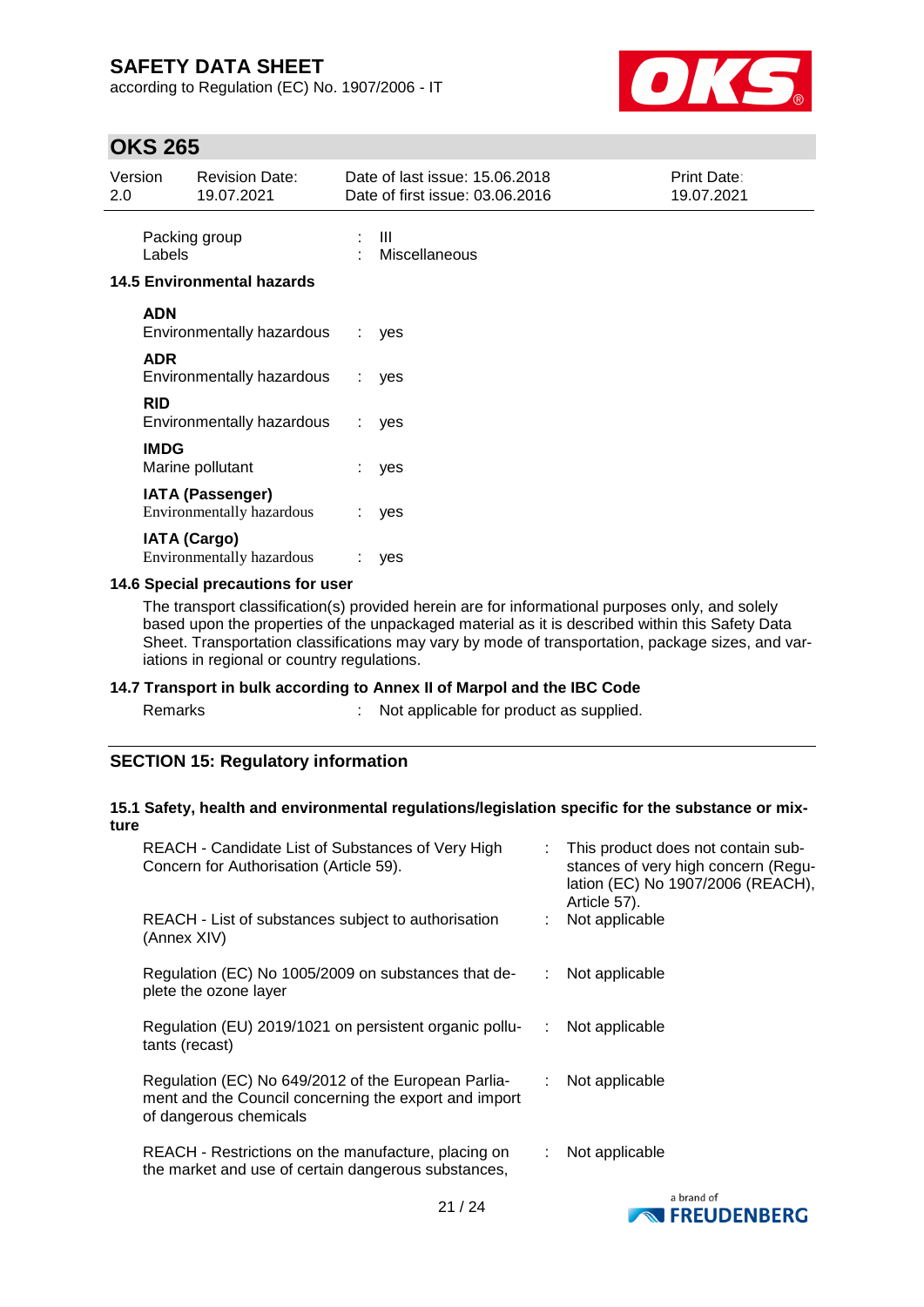according to Regulation (EC) No. 1907/2006 - IT



## **OKS 265**

| Version | <b>Revision Date:</b> | Date of last issue: 15.06.2018  | <b>Print Date:</b> |
|---------|-----------------------|---------------------------------|--------------------|
| 2.0     | 19.07.2021            | Date of first issue: 03.06.2016 | 19.07.2021         |

preparations and articles (Annex XVII)

Seveso III: Directive 2012/18/EU of the European Parliament and of the Council on the control of major-accident hazards involving dangerous substances. E2 ENVIRONMENTAL HAZARDS

| Volatile organic compounds | : Directive 2010/75/EU of 24 November 2010 on industrial |
|----------------------------|----------------------------------------------------------|
|                            | emissions (integrated pollution prevention and control)  |
|                            | Not applicable                                           |

#### **Other regulations:**

Legislative Decree April 9,2008, 81 (Implementation of Article 1 of the Law of 3 August 2007, n. 123, concerning the protection of health and safety in the workplace.) and subsequent amendments

Legislative Decree April 3, 2006, n.152, (Environmental standards) and subsequent amendments

Legislative Decree February 6, 2009, 21 (Regulations for the execution of the provisions laid down in Regulation (EC) no. 648/2004 on detergents)

#### **15.2 Chemical safety assessment**

This information is not available.

#### **SECTION 16: Other information**

#### **Full text of H-Statements**

| : Very toxic to aquatic life with long lasting effects. |
|---------------------------------------------------------|
|                                                         |

#### **Full text of other abbreviations**

| 2017/164/EU                             | Europe. Commission Directive 2017/164/EU establishing a<br>fourth list of indicative occupational exposure limit values |
|-----------------------------------------|-------------------------------------------------------------------------------------------------------------------------|
| 2017/164/EU / STEL<br>2017/164/EU / TWA | : Short term exposure limit<br>: Limit Value - eight hours                                                              |

ADN - European Agreement concerning the International Carriage of Dangerous Goods by Inland Waterways; ADR - European Agreement concerning the International Carriage of Dangerous Goods by Road; AIIC - Australian Inventory of Industrial Chemicals; ASTM - American Society for the Testing of Materials; bw - Body weight; CLP - Classification Labelling Packaging Regulation; Regulation (EC) No 1272/2008; CMR - Carcinogen, Mutagen or Reproductive Toxicant; DIN - Standard of the German Institute for Standardisation; DSL - Domestic Substances List (Canada);

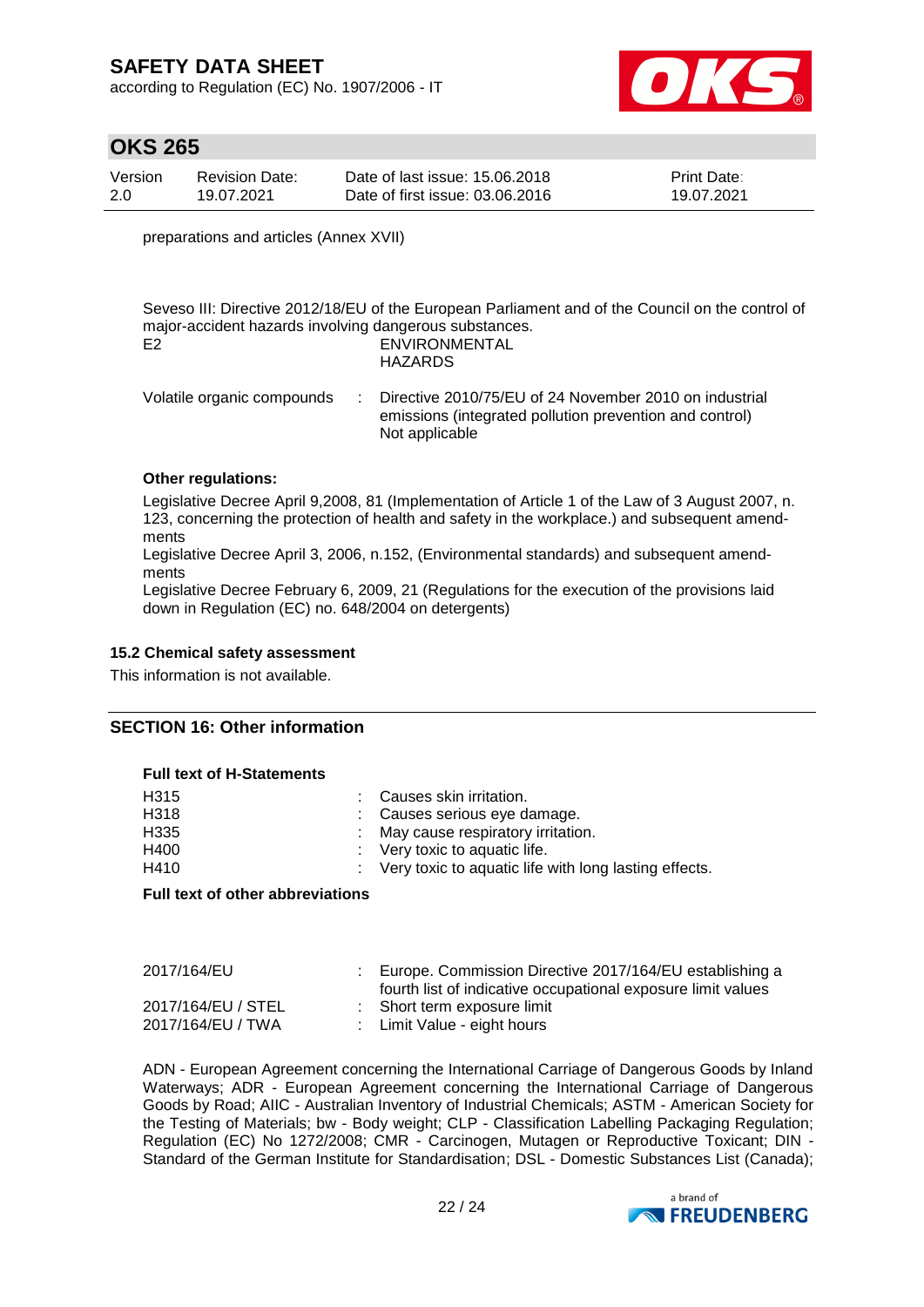according to Regulation (EC) No. 1907/2006 - IT



## **OKS 265**

| Version | <b>Revision Date:</b> | Date of last issue: 15.06.2018  | <b>Print Date:</b> |
|---------|-----------------------|---------------------------------|--------------------|
| 2.0     | 19.07.2021            | Date of first issue: 03.06.2016 | 19.07.2021         |

ECHA - European Chemicals Agency; EC-Number - European Community number; ECx - Concentration associated with x% response; ELx - Loading rate associated with x% response; EmS - Emergency Schedule; ENCS - Existing and New Chemical Substances (Japan); ErCx - Concentration associated with x% growth rate response; GHS - Globally Harmonized System; GLP - Good Laboratory Practice; IARC - International Agency for Research on Cancer; IATA - International Air Transport Association; IBC - International Code for the Construction and Equipment of Ships carrying Dangerous Chemicals in Bulk; IC50 - Half maximal inhibitory concentration; ICAO - International Civil Aviation Organization; IECSC - Inventory of Existing Chemical Substances in China; IMDG - International Maritime Dangerous Goods; IMO - International Maritime Organization; ISHL - Industrial Safety and Health Law (Japan); ISO - International Organisation for Standardization; KECI - Korea Existing Chemicals Inventory; LC50 - Lethal Concentration to 50 % of a test population; LD50 - Lethal Dose to 50% of a test population (Median Lethal Dose); MARPOL - International Convention for the Prevention of Pollution from Ships; n.o.s. - Not Otherwise Specified; NO(A)EC - No Observed (Adverse) Effect Concentration; NO(A)EL - No Observed (Adverse) Effect Level; NOELR - No Observable Effect Loading Rate; NZIoC - New Zealand Inventory of Chemicals; OECD - Organization for Economic Co-operation and Development; OPPTS - Office of Chemical Safety and Pollution Prevention; PBT - Persistent, Bioaccumulative and Toxic substance; PICCS - Philippines Inventory of Chemicals and Chemical Substances; (Q)SAR - (Quantitative) Structure Activity Relationship; REACH - Regulation (EC) No 1907/2006 of the European Parliament and of the Council concerning the Registration, Evaluation, Authorisation and Restriction of Chemicals; RID - Regulations concerning the International Carriage of Dangerous Goods by Rail; SADT - Self-Accelerating Decomposition Temperature; SDS - Safety Data Sheet; SVHC - Substance of Very High Concern; TCSI - Taiwan Chemical Substance Inventory; TRGS - Technical Rule for Hazardous Substances; TSCA - Toxic Substances Control Act (United States); UN - United Nations; vPvB - Very Persistent and Very Bioaccumulative

| <b>Further information</b>            |      |                                  |  |  |  |  |
|---------------------------------------|------|----------------------------------|--|--|--|--|
| <b>Classification of the mixture:</b> |      | <b>Classification procedure:</b> |  |  |  |  |
| Skin Irrit, 2                         | H315 | Calculation method               |  |  |  |  |
| Eve Dam. 1                            | H318 | Calculation method               |  |  |  |  |
| <b>Aquatic Chronic 2</b>              | H411 | Calculation method               |  |  |  |  |

This safety data sheet applies only to products as originally packed and labelled. The information contained therein may not be reproduced or modified without our express written permission. Any forwarding of this document is only permitted to the extent required by law. Any further, in particular public, dissemination of the safety data sheet (e.g. as a document for download from the Internet) is not permitted without our express written consent. We provide our customers with amended safety data sheets as prescribed by law. The customer is responsible for passing on safety data sheets and any amendments contained therein to its own customers, employees and other users of the product. We provide no guarantee that safety data sheets received by users from third parties are up-to-date. All information and instructions in this safety data sheet have been compiled to the best of our knowledge and are based on the information available to us on the day of publication. The information provided is intended to describe the product in relation to the required safety measures; it is neither an assurance of characteristics nor a guarantee of the product's suitability for particular applications and does not justify any contractual legal relationship. The existence of a safety data sheet for a particular jurisdiction does not necessarily mean that import or use within that jurisdiction is legally permitted. If you have any questions, please contact your responsible sales contact or authorized trading partner.